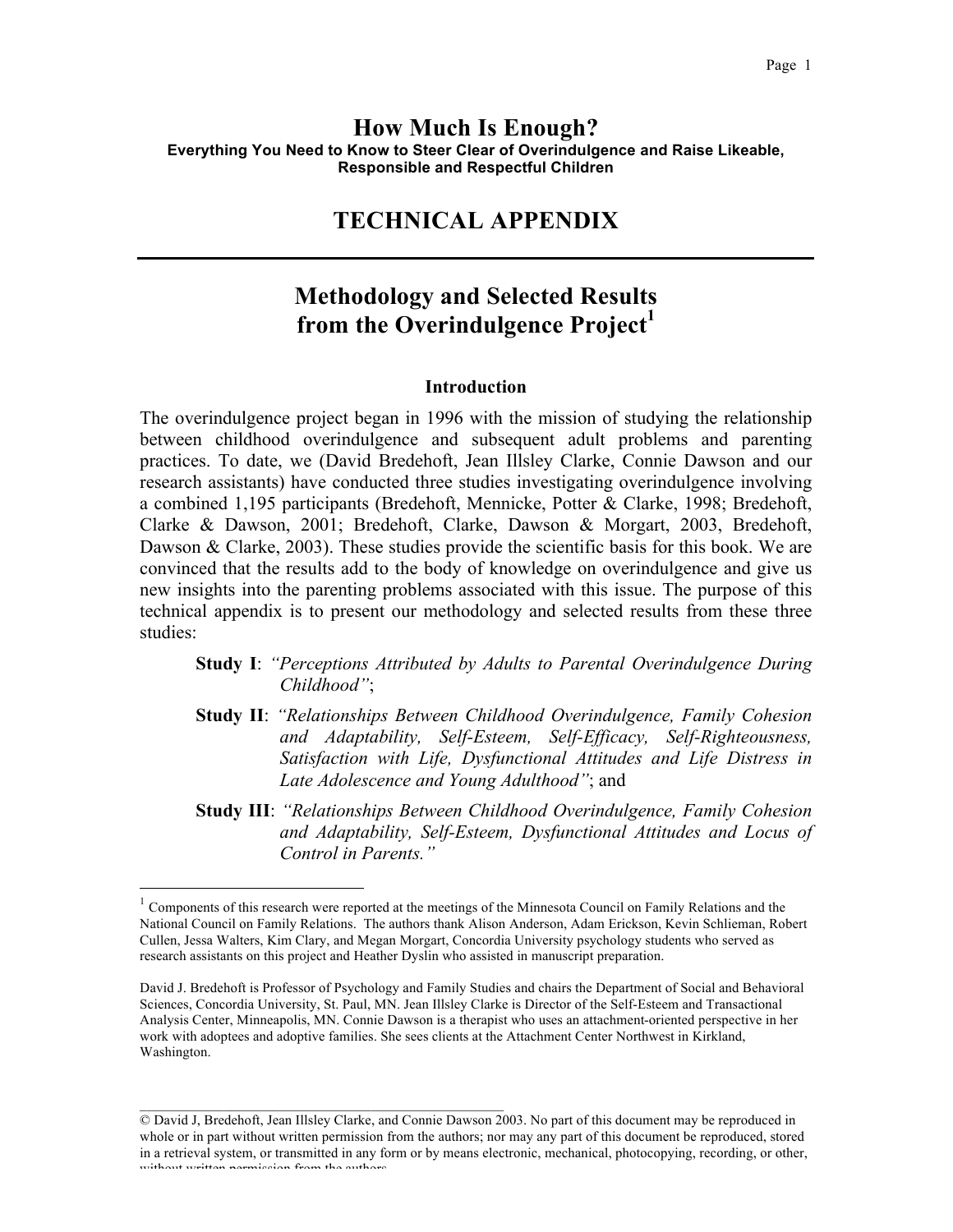# **Study I**

# **Perceptions Attributed by Adults to Parental Overindulgence During Childhood**

### **(Bredehoft, Mennicke, Potter & Clarke, 1998)**

### **Purpose of the Study**

We had four main purposes in mind when we conducted **Study I**. First, we wanted to know who were the primary contributors to the overindulgence (e.g., mom, dad, both parents, grandparents, or others) and why it occurred. Second, we wanted to identify the areas of overindulgence. Was the overindulgence just about "too many things" or did the overindulgence occur in other areas of the parent – child relationship? Third, we wanted to see if there were any distinctive characteristics in adulthood that were associated with being overindulged as a child and if being overindulged had any negative effects. Fourth, we were interested in making comparisons between the adults who were overindulged as children and to those who were not.

### **Method and Data Collection**

We constructed our own questionnaire for this study using feedback from in-depth interviews with self-identified adult children of overindulgers (ACOs). The questionnaire gathered both quantitative and qualitative data. The 730 participants (85.5% female and 14.5% male) for **Study I** came from four groups: people attending our workshops; trained parent facilitators; parents attending parenting classes; and students in psychology classes at a local private university. After reading a definition of overindulgence each respondent answered the question; "Did you experience overindulgence as a child?" One hundred twenty four of our 730 participants said "yes." The ACOs ranged from 19 to 80 years of age (average  $= 42.2$  years) and were mostly female  $(87.7%)$ , consistent with the whole sample (See Table 1).

#### **Statistical Analysis and Results**

 $\mathcal{L}_\text{max}$  and the contract of the contract of the contract of the contract of the contract of the contract of the contract of the contract of the contract of the contract of the contract of the contract of the contrac

*Who was responsible for the overindulgence (mom, dad, both parents, grandparents, and others)?* ACOs most frequently reported that both parents overindulged them (43.4%). This was followed closely by the percent of ACOs who attributed their overindulgence to their mothers alone (41.6%). Far fewer said that they were overindulged by only their fathers (10.6%), grandmothers (3.5%), or grandfathers (0.9%).

*Why did the overindulgence occur?* More than half of the ACOs (57%) told us that it was related to some life event. When asked to specify what life event, most (48%) said it was an issue stemming from the parents' experience such as growing up in poverty, feeling guilty, or working all of the time (See Table 2).

<sup>©</sup> David J, Bredehoft, Jean Illsley Clarke, and Connie Dawson 2003. No part of this document may be reproduced in whole or in part without written permission from the authors; nor may any part of this document be reproduced, stored in a retrieval system, or transmitted in any form or by means electronic, mechanical, photocopying, recording, or other, without written permission from the authors.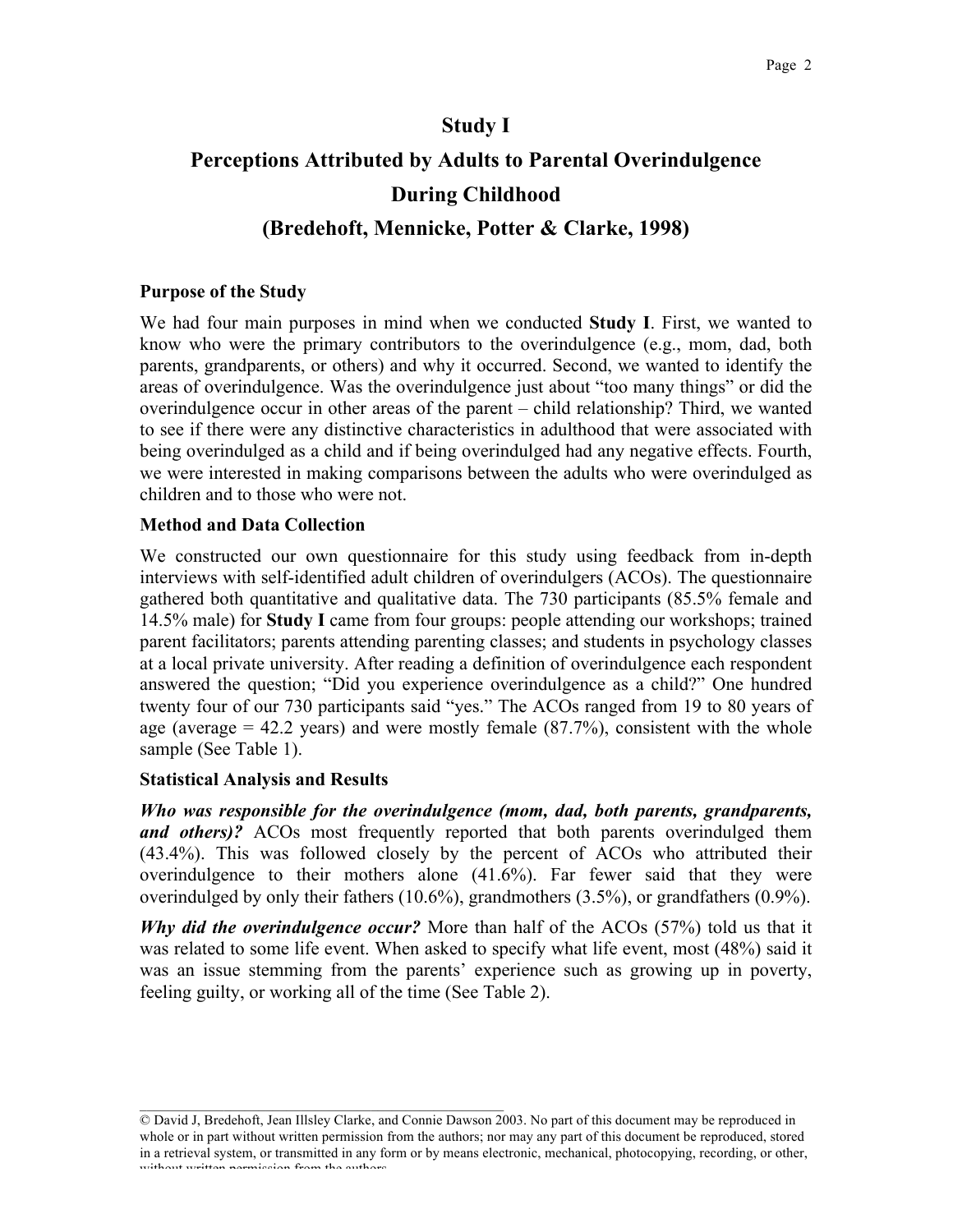|                             | Total Sample (n=730) | Overindulged $(n=124)$ |
|-----------------------------|----------------------|------------------------|
| Characteristic              | Percentage           | Percentage             |
| <b>Sex</b>                  |                      |                        |
| Male                        | 14.4                 | 12.1                   |
| Female                      | 84.5                 | 86.3                   |
| Missing                     | 1.1                  | 1.6                    |
| Age                         |                      |                        |
| $17 - 20$                   | 3.6                  | 2.4                    |
| $21 - 30$                   | 8.8                  | 7.3                    |
| $31 - 40$                   | 27.0                 | 29.0                   |
| $41 - 50$                   | 37.2                 | 44.4                   |
| 51-60                       | 14.4                 | 8.9                    |
| 61-70                       | 5.9                  | 5.6                    |
| 71-83                       | 1.1                  | 1.6                    |
| Missing                     | 1.8                  | 0.8                    |
| <b>Education</b>            |                      |                        |
| $\leq 12^{\text{th}}$ Grade | 5.2                  | 4.8                    |
| Some college, no degree     | 17.7                 | 21.8                   |
| <b>BA</b>                   | 34.0                 | 37.9                   |
| <b>MA</b>                   | 34.2                 | 29.0                   |
| Doctoral Degree             | 4.2                  | 2.4                    |
| Trade School                | 3.3                  | 3.2                    |
| Missing                     | 1.4                  | 0.8                    |
| Parents' income compared    |                      |                        |
| to others when child        |                      |                        |
| Lot more money              | 1.6                  | 6.5                    |
| More money                  | 16.4                 | 26.6                   |
| Same amount                 | 46.6                 | 42.7                   |
| Less money                  | 27.5                 | 16.1                   |
| Lot less money              | 6.2                  | 4.8                    |
| Missing                     | 1.6                  | 3.2                    |

**Table 1 – Study 1 Demographic Characteristics**

### **Table 2 – Study 1 Life Events Related to Overindulgence**

 $\mathcal{L}_\text{max}$  and the contract of the contract of the contract of the contract of the contract of the contract of the contract of the contract of the contract of the contract of the contract of the contract of the contrac

| Percentage | <b>Events</b>                                                          |
|------------|------------------------------------------------------------------------|
| 48.4%      | Issue stemming from parent (e.g., poverty, guilt, an addiction, family |
|            | violence, worked all of the time etc.)                                 |
| 17.8%      | Death of a loved one (sibling, parent etc.)                            |
| 14.5%      | Illness                                                                |
| $9.7\%$    | Birth order                                                            |
| 4.8%       | Holidays                                                               |
| $3.2\%$    | A reward for when I was good                                           |
| $1.6\%$    | Lack of communication                                                  |
| $n=62$     |                                                                        |

© David J, Bredehoft, Jean Illsley Clarke, and Connie Dawson 2003. No part of this document may be reproduced in whole or in part without written permission from the authors; nor may any part of this document be reproduced, stored in a retrieval system, or transmitted in any form or by means electronic, mechanical, photocopying, recording, or other, without written permission from the authors.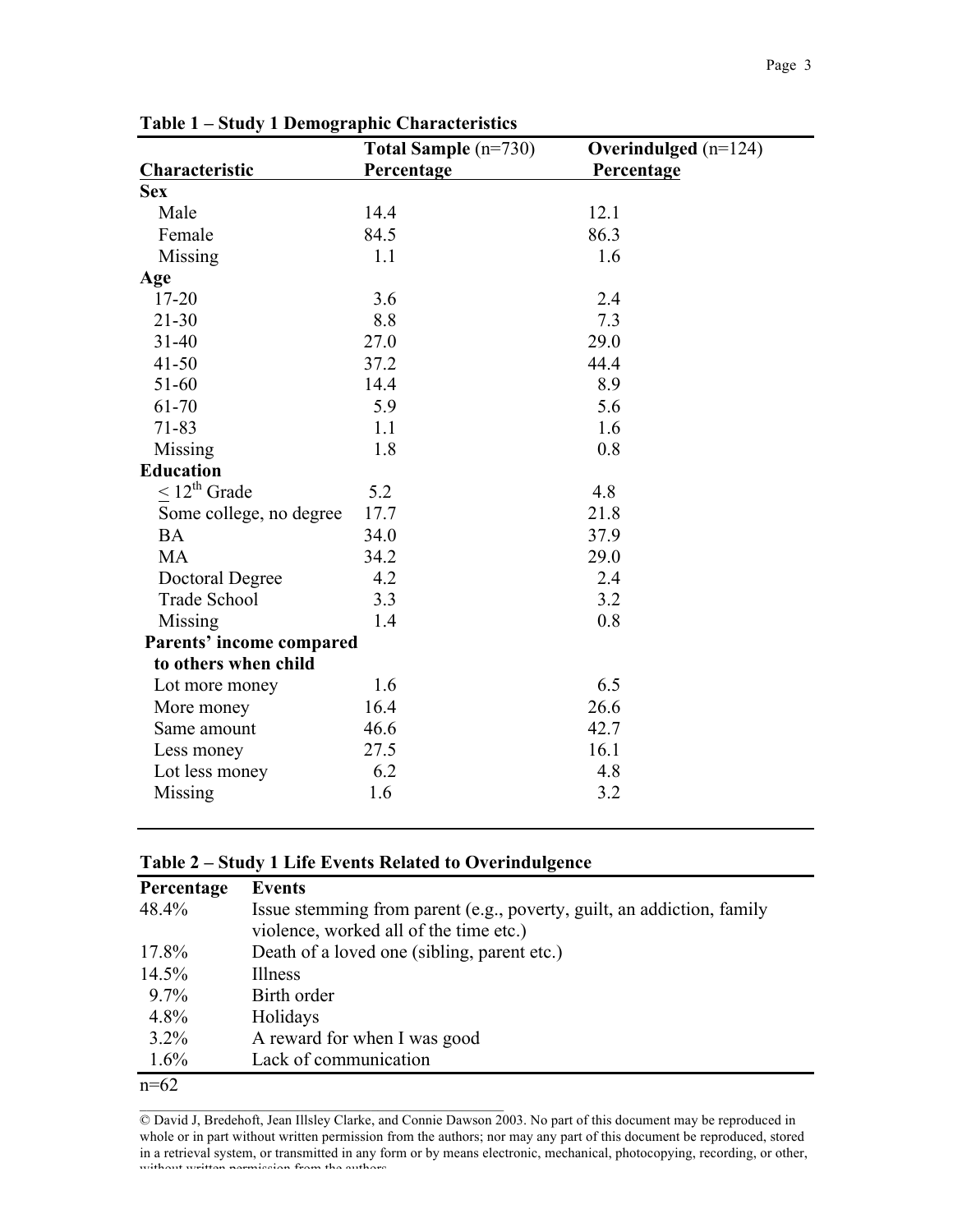*Was the overindulgence just about too many things?* The answer to this question is clearly no (See Table 3). The ACOs identified seventeen different areas in which overindulgence happened. Certainly too many things like *clothes* (41%) and *toys* (35%) were high on the list, but the areas cited most frequently were *having things done for me that I could do or should do for myself* (53%), and *no consistent chores expected* (53%).

| Percentage | <b>Areas</b>                                                    |
|------------|-----------------------------------------------------------------|
| 53%        | Having things done for me that I could or should do for myself  |
| 53%        | No consistent chores expected                                   |
| 41%        | Clothes                                                         |
| 36%        | Privileges                                                      |
| 35%        | <b>Toys</b>                                                     |
| 32%        | Freedom                                                         |
| 32%        | Being allowed to take the lead or dominate the family           |
| 32%        | Not having to learn skills that were expected of other children |
| 23%        | Love                                                            |
| 23%        | Not having to follow rules                                      |
| 22%        | Lessons                                                         |
| 18%        | Entertainment                                                   |
| 17%        | Holidays                                                        |
| 14%        | Summer camps                                                    |
| 12%        | Time with parents                                               |
| 10%        | <b>Sports</b>                                                   |
| 8%         | Drugs                                                           |

**Table 3 – Study 1 Areas of Overindulgence**

n=124. Subjects could select more than one response.

 $\mathcal{L}_\text{max}$  and the contract of the contract of the contract of the contract of the contract of the contract of the contract of the contract of the contract of the contract of the contract of the contract of the contrac

Intuitively these seventeen areas of overindulgence can be classified into three categories: Material Overindulgence (Too Many Things), Structural Overindulgence (Lack of Rules, Soft Structure), and Relational Overindulgence (Over-Nurture).

*Are there any negative personality traits in adulthood that are associated with childhood overindulgence?* Overindulgence seems to affect people well into adulthood. The great majority (71%) of overindulged subjects reported having difficulty knowing what is enough, or what is normal as adults. Participants' written comments reveal their pain: "I have extreme difficulty making decisions." "I need praise and material rewards to feel worthy." "I don't have to grow up because other people will take care of me." "I feel like I need lots of things to feel good about myself." "I'm unlovable." "I have to buy gifts to be loved." "I constantly need outside affirmation from my friends." When we asked what feelings occurred when they were overindulged they responded with a mixture of positive and negative, but mostly negative (See Table 4). ACOs who had trouble "knowing what is enough" told us that they had the most difficulty in the areas of food (21%), followed by spending money and buying gifts (17%), parenting/child rearing (17%), feelings of what's normal (14%), conflict with interpersonal boundaries and

<sup>©</sup> David J, Bredehoft, Jean Illsley Clarke, and Connie Dawson 2003. No part of this document may be reproduced in whole or in part without written permission from the authors; nor may any part of this document be reproduced, stored in a retrieval system, or transmitted in any form or by means electronic, mechanical, photocopying, recording, or other, without written permission from the authors.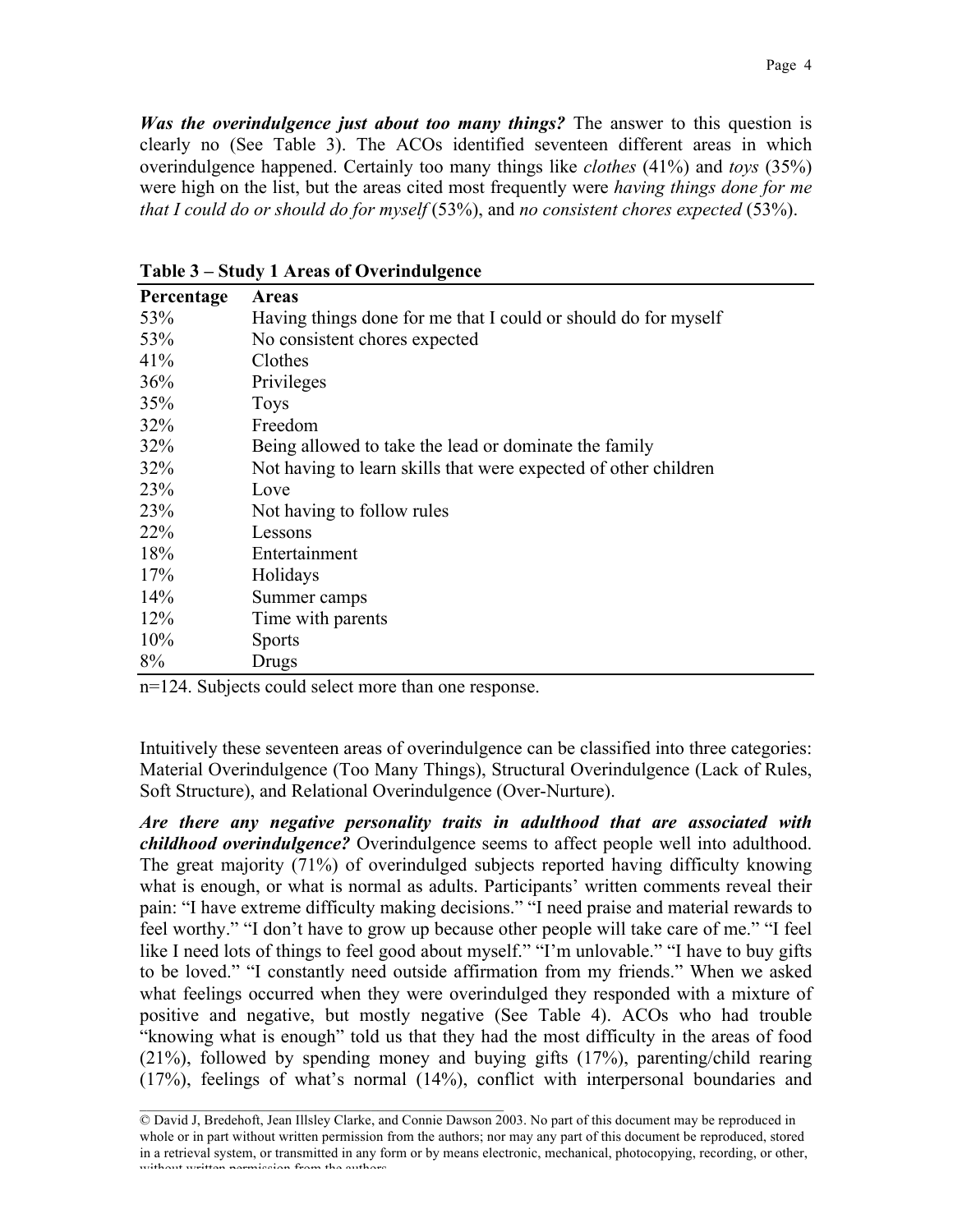relationships (12%), decision making (11%), and excessive activities such as working, going to school, exercising, playing and having fun (9%). Further, ACOs lacked skills in the following areas: communication, interpersonal, and relationship skills (31%), domestic and home skills (13%), mental and personal health skills (12%), decision making skills (11%), money and time management skills (10%), and the ability to be responsible (8%).

| Percentage | <b>Areas</b>                                                                                                                  |
|------------|-------------------------------------------------------------------------------------------------------------------------------|
| 48%        | I felt loved                                                                                                                  |
| 44%        | I felt confused because it didn't feel right but couldn't complain because<br>how can I fault someone who does so much for me |
| 40%        | I felt embarrassed because at times I was expected to know some skills<br>that I never had to learn                           |
| 31%        | I felt guilty, bad, sad                                                                                                       |
| 29%        | I felt good at the time but later I felt ashamed                                                                              |
| 28%        | I felt good because I got everything I wanted                                                                                 |
| 27%        | I felt embarrassed because I knew it wasn't right                                                                             |
| 23%        | I felt bad because other kids didn't get what I did                                                                           |
| 19%        | No matter how much I got I never got enough so I felt sad                                                                     |
| 15%        | I felt good because I got to decide about everything                                                                          |
| 15%        | I felt bad because the other kids made fun of me                                                                              |
| 14%        | I felt embarrassed because other kids didn't have stuff                                                                       |
| 13%        | I felt ignored                                                                                                                |
| 13%        | I felt confused                                                                                                               |
| $11\%$     | I felt embarrassed because other kids teased me                                                                               |
| 11%        | No matter how much I got I never got enough, so I felt mad                                                                    |

**Table 4 – Study 1 Feelings Resulting From Overindulgence**

n=124. Subjects could select more than one response.

 $\mathcal{L}_\text{max}$  and the contract of the contract of the contract of the contract of the contract of the contract of the contract of the contract of the contract of the contract of the contract of the contract of the contrac

*How do adults who were overindulged as children compare to adults who were not?* They are different in a number of ways. ACOs are more likely to overindulge their own children  $(\gamma 2 \mid 3) = 40.92$ ,  $p = \langle .001 \rangle$  as well as overindulge themselves  $(\gamma 2 \mid 3) = 39.1$ ,  $p = \langle .001 \rangle$ . This self-indulgence resulted in gaining weight, feeling guilty, and experiencing lower self-esteem, poor health, and loneliness.

<sup>©</sup> David J, Bredehoft, Jean Illsley Clarke, and Connie Dawson 2003. No part of this document may be reproduced in whole or in part without written permission from the authors; nor may any part of this document be reproduced, stored in a retrieval system, or transmitted in any form or by means electronic, mechanical, photocopying, recording, or other, without written permission from the authors.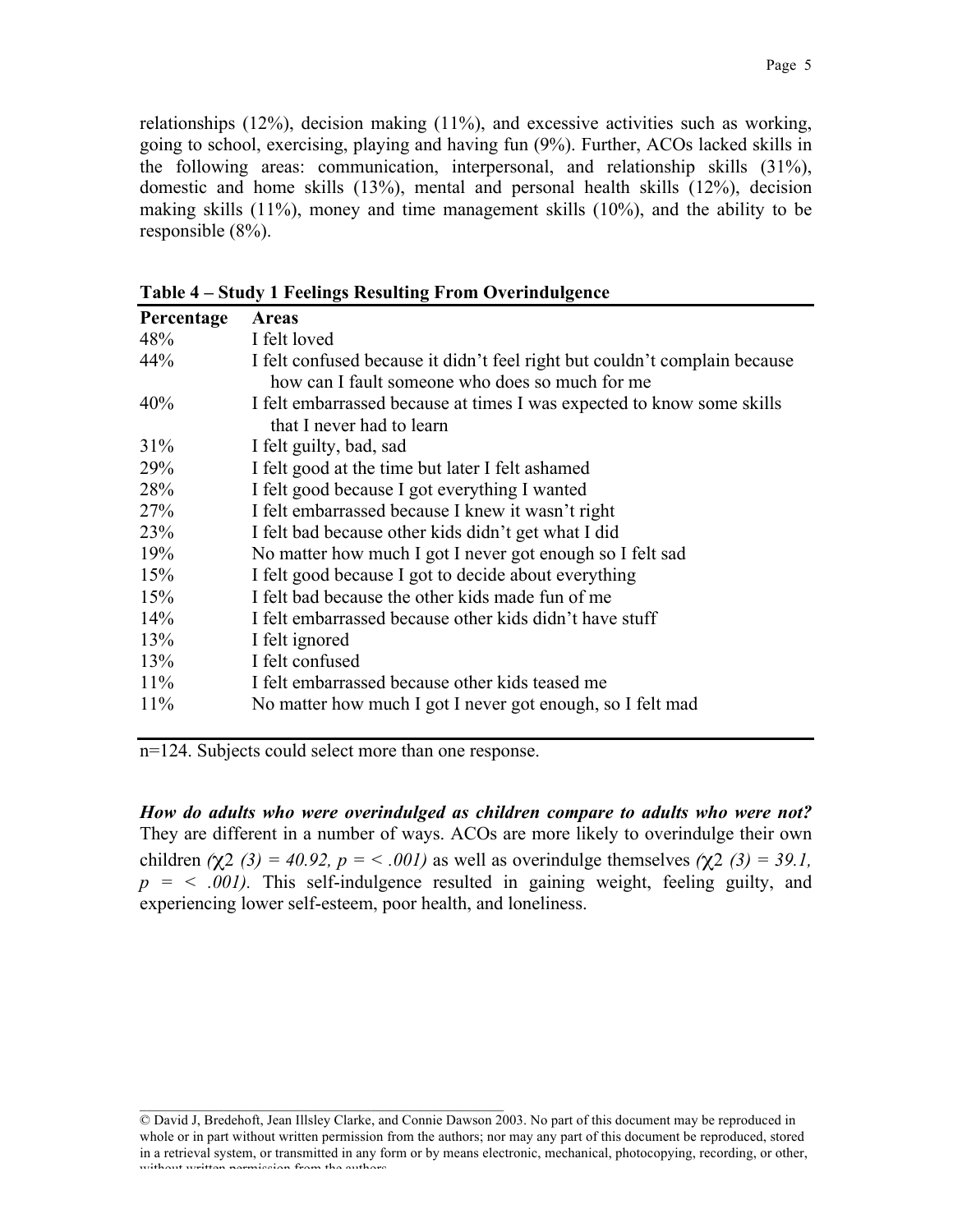### **Study II**

## **Relationships Between Childhood Overindulgence, Family Cohesion and Adaptability, Self-Esteem, Self-Efficacy, Self-Righteousness, Satisfaction with Life, Dysfunctional Attitudes and Life Distress in Late Adolescence and Young Adulthood**

### **(Bredehoft, Clarke & Dawson, & Morgart, 2003)**

#### **Purpose of Study**

Our clinical work, feedback from workshops on overindulgence, and results from **Study I** prompted us to ask more questions about overindulgence, and led us to conduct Studies 2 and 3. We had two main purposes in mind when we conducted **Study II**. First, we wanted to know if overindulgence occurred more often in a specific type of family system. Second, we wanted to see if there was a relationship between childhood overindulgence and the following characteristics: lower self-esteem, a lower sense of self-efficacy, a higher degree of self-righteousness, higher levels of dysfunctional attitudes and greater life distress in late adolescence and young adulthood.

#### **Method and Data Collection**

We collected data from 74 participants (43 female/31 male; age 18-25) enrolled at a private midwestern university during November 2000 (See Table 5). We recruited participants from psychology classes and gave them bonus points for their participation. We told participants to bring their laptop computers to one of seven lab periods held in a network-accessible classroom. Research assistants met the participants and gave them both written and verbal instructions on how to log onto the university computer network and locate the study's web page.

After reading and agreeing to the consent form participants answered a147-item webbased questionnaire made up of demographic data and eight inventories: FACES – the Family Adaptability and Cohesion Evaluation Scales (Olson, Portner & Lavee, 1986); the Rosenberg Self-Esteem Scale (Rosenberg, 1979); the Dysfunctional Attitude Scale (Weissman, 1979 & 1980); the Life Distress Inventory (Thomas, Yoshioka, & Ager, 1994); the Self-efficacy Scale (Sherer et al., 1982); the Self-righteousness Scale (Falbo and Belk, 1985); the Satisfaction With Life Scale (Diener, Emmons, Larsen & Griffin, 1985); and fourteen author-developed likert-style questions on overindulgence.

For this study we chose instruments that had established reliability and validity (see Fischer & Corcoran, 1994a and 1994b for a discussion on the reliability and validity for each instrument) with the exception of the fourteen indicators of overindulgence which were selected based on our findings from **Study I** (Table 3). Participants submitted their data electronically for analysis.

© David J, Bredehoft, Jean Illsley Clarke, and Connie Dawson 2003. No part of this document may be reproduced in whole or in part without written permission from the authors; nor may any part of this document be reproduced, stored in a retrieval system, or transmitted in any form or by means electronic, mechanical, photocopying, recording, or other, without written permission from the authors.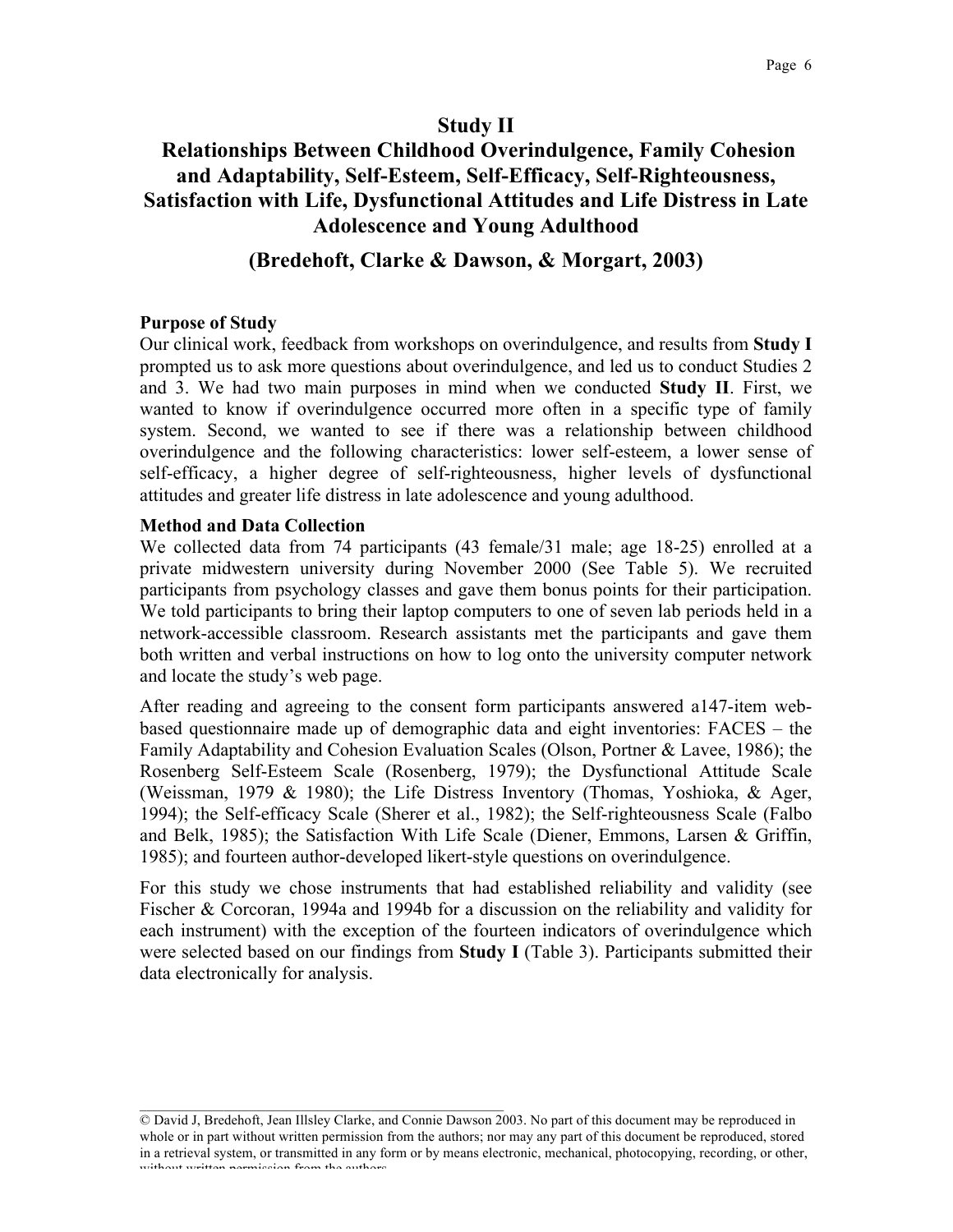| <b>Characteristic</b>            | <b>Percentage</b> |
|----------------------------------|-------------------|
| <b>Sex</b>                       |                   |
| Male                             | 41.9              |
| Female                           | 58.1              |
| Age                              |                   |
| < 17                             | 1.4               |
| 18-25                            | 87.8              |
| $26 - 35$                        | 9.5               |
| 36-45                            | 1.4               |
| <b>Education</b>                 |                   |
| $\leq 12^{\text{th}}$ Grade      | 24.4              |
| Some college, no degree          | 62.2              |
| AA                               | 10.8              |
| <b>BA</b>                        | 2.7               |
| <b>Parents' household income</b> |                   |
| <b>Under \$29,999</b>            | 12.2              |
| \$30-49,999                      | 20.3              |
| \$50-69,999                      | 32.4              |
| \$70-89,999                      | 21.6              |
| \$90-99,999                      | 4.1               |
| Above \$100,000                  | 9.5               |
| <b>Marital Status</b>            |                   |
| Never been married               | 86.5              |
| Married                          | 9.5               |
| Divorced                         | 4.1               |
| Race                             |                   |
| Caucasian                        | 89.2              |
| African American                 | 4.1               |
| Asian or Pacific Islander        | 5.4               |
| Hispanic                         | 1.4               |
| <b>Religious Preference</b>      |                   |
| Protestant                       | 60.8              |
| Catholic                         | 8.1               |
| No religious identification      | 2.7               |
| Other                            | 28.4              |
| $n = 74$ .                       |                   |

**Table 5 – Study 2 Demographic Characteristics**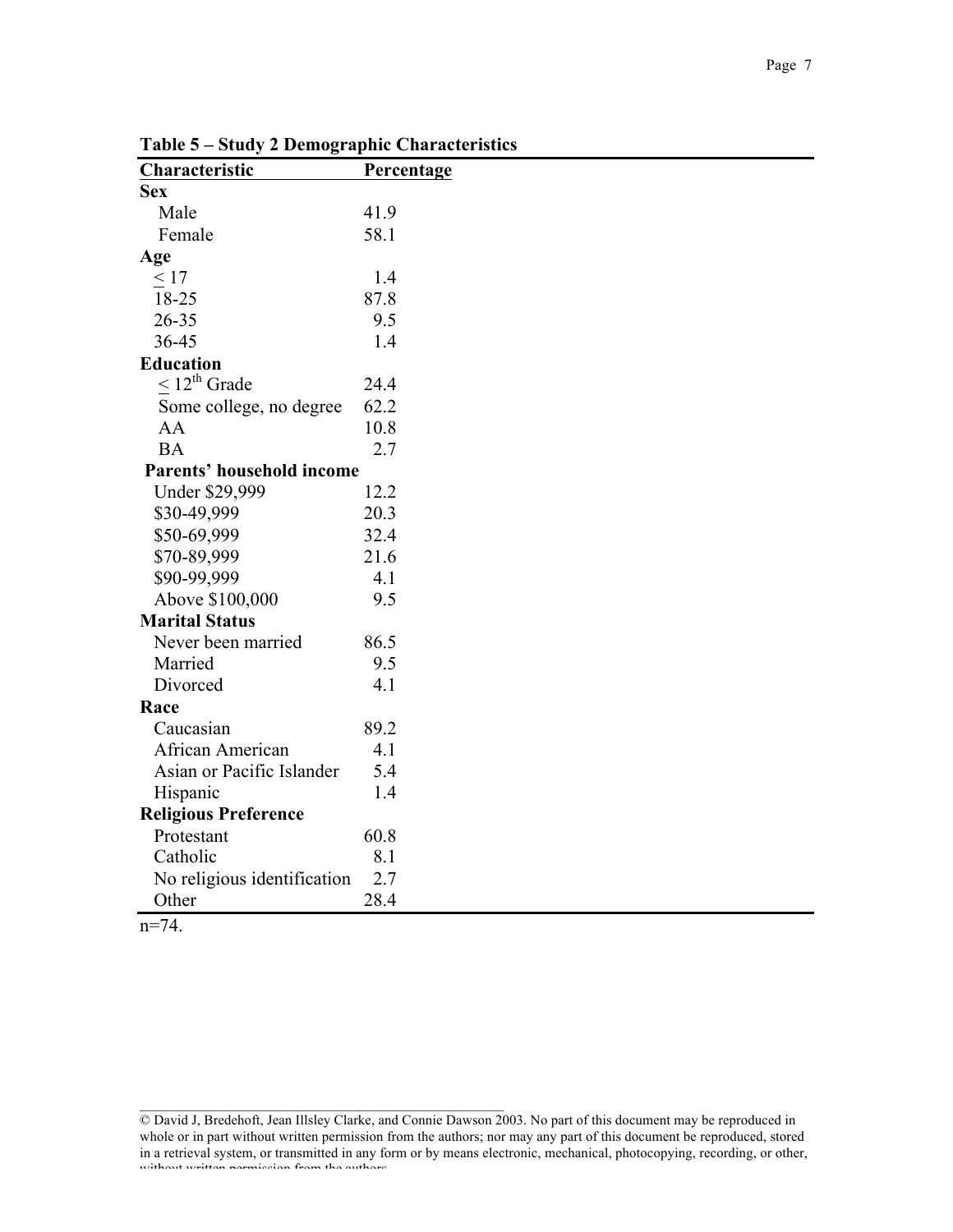#### **Statistical Analysis and Results**

*The Indicators of Overindulgence*. The literature search conducted at that time failed to reveal a measure of overindulgence. Therefore, we constructed and pre-tested 14 likerttype items based on the Areas of Overindulgence from **Study I** (see Table 3).

We correlated each of the Indicators of Overindulgence scores with a single item "Do you think you were overindulged as a child?" to determine if our indicators of overindulgence were related to individuals' self-reported overindulgence. The correlations among these overindulgence items from **Study II** are presented in Table 6. We found statistical significance between the item "Do you think you were overindulged as a child?" and the following: chores ( $r = .403$ ,  $p < .001$ ), clothes ( $r = .261$ ,  $p < .05$ ), toys  $(r = .325, p < .01)$ , freedom  $(r = .325, p < .01)$ , parents were over-loving and gave too much attention (r = .467, p < .001), rules (r = .334, p < .001), enforced the rules (r = .417,  $p < .001$ ), and entertained me (r = .274, p < .05).

*Does overindulgence occur in a specific type of family system?* The answer to this question appears to be no. We created an overindulgence score by summing subjects' responses from the fourteen Indicators of Overindulgence and then plotted the overindulgence scores from FACES on the Circumplex Model (See Figure 1) according to their sixteen family types (for more about the Circumplex Model see Olson, 2000). A visual inspection shows that overindulgence occurs in all family types. This finding was also statistically supported using an ANOVA ( $F = .389$ ; df = 2; p = .679) comparing overindulgence in balanced, extreme and midrange families (**balanced families** = flexibly separated, flexibly connected, structurally separated, structurally connected; **extreme families** = chaotically disengaged, chaotically enmeshed, rigidly disengaged, rigidly enmeshed, and **midrange families** = chaotically separated, chaotically connected, flexibly enmeshed, structurally enmeshed, rigidly connected, rigidly separated, structurally disengaged, flexibly disengaged). A statistically non-significant ANOVA suggests that overindulgence occurs equally across family types.

| $\ddot{\text{}}$                    |                | $\overline{2}$ | 3             | 4        | 5             | 6        | 7             | 8       | 9       | 10      | 11        | 12       | 13      | 14     |
|-------------------------------------|----------------|----------------|---------------|----------|---------------|----------|---------------|---------|---------|---------|-----------|----------|---------|--------|
| 1. Overindulged as child            | ٠              |                |               |          |               |          |               |         |         |         |           |          |         |        |
| 2. Did things for me                | .207           |                |               |          |               |          |               |         |         |         |           |          |         |        |
| 3. Chores                           | .403***.352**  |                |               |          |               |          |               |         |         |         |           |          |         |        |
| 4. Clothes                          | $.261*$        | $.360**$       | $.276*$       |          |               |          |               |         |         |         |           |          |         |        |
| 5. Privileges                       | .182           | .213           | .345** .378** |          |               |          |               |         |         |         |           |          |         |        |
| 6. Toys                             | $.325**$       | .345           | $.250*$       | $.607**$ | $.399**$      |          |               |         |         |         |           |          |         |        |
| 7. Freedom                          | $.325**$       | $-.030$        | $.322**$      | .189     | $.560***.183$ |          |               |         |         |         |           |          |         |        |
| 8. Dominate the family              | .215           | .075           | .098          | $.316**$ | $.330*$       | .205     | $.384**$      |         |         |         |           |          |         |        |
| 9. Skills                           | .079           | .190           | $.394**$      | .079     | .063          | .022     | .071          | .106    |         |         |           |          |         |        |
| 10. Parents over-loving             | .467***.083    |                | .148          | .089     | .165          | .059     | .158          | $.264*$ | $-.069$ |         |           |          |         |        |
| 11. Rules                           | $.334***-.028$ |                | $.466***.145$ |          | $.267*$       | .130     | $.470***.214$ |         | .095    | $.239*$ |           |          |         |        |
| 12. Enforce rules                   | .417*** .094   |                | $.355***$     | .088     | .216          | .178     | .418***.320** |         | .068    | $.284*$ | $.615***$ |          |         |        |
| 13. Activities, sports, camps - 162 |                | .114           | $-.002$       | $-.005$  | .120          | $-.006$  | $-.224$       | $-.214$ | $-.184$ | .024    | $-.194$   | $-346**$ |         |        |
| 14. Entertained me                  | $.274*$        | .201           | .119          | .154     | $.321**$      | $.324**$ | .166          | .145    | $-.026$ | .071    | $-.055$   | $-.034$  | $.336*$ | $\Box$ |

 $n = 74$ , Note: \*p <.05, \*\*p <.01, \*\*\*p <.001

 $\mathcal{L}_\text{max}$  and the contract of the contract of the contract of the contract of the contract of the contract of the contract of the contract of the contract of the contract of the contract of the contract of the contrac

© David J, Bredehoft, Jean Illsley Clarke, and Connie Dawson 2003. No part of this document may be reproduced in whole or in part without written permission from the authors; nor may any part of this document be reproduced, stored in a retrieval system, or transmitted in any form or by means electronic, mechanical, photocopying, recording, or other, without written permission from the authors.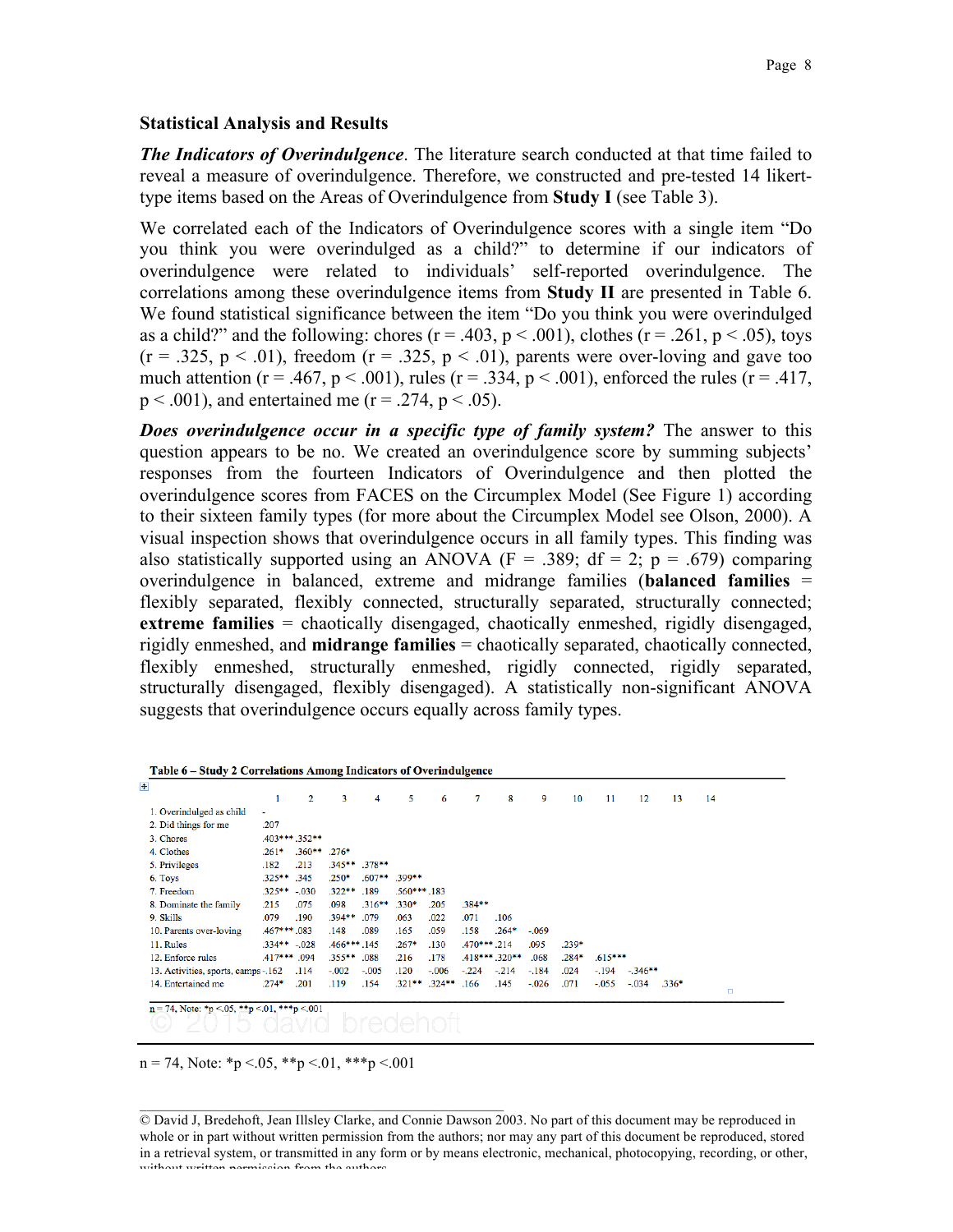|                     | Chaotically<br><b>Disengaged</b>                                                               | Chaotically<br><b>Separated</b>                                   | Cohesion<br>Chaotically<br><b>Connected</b>                                                   | Chaotically<br><b>Enmeshed</b>                                    |
|---------------------|------------------------------------------------------------------------------------------------|-------------------------------------------------------------------|-----------------------------------------------------------------------------------------------|-------------------------------------------------------------------|
|                     | $UHOI = 1$                                                                                     | $LOI = 1$<br>$ULOI = 1$                                           | $UHOI = 3$<br>$HOI = 1$<br>$LOI = 1$<br>$ULOI = 2$                                            | $UHOI = 2$<br>$LOI = 1$<br>$ULOI = 1$                             |
|                     | <b>Flexibly</b>                                                                                | <b>Flexibly</b>                                                   | <b>Flexibly</b>                                                                               | <b>Flexibly</b>                                                   |
| <b>Adaptability</b> | <b>Disengaged</b><br>$UHOI = 4$<br>$HOI = 2$<br>$LOI = 2$<br>$ULOI = 2$<br><b>Structurally</b> | <b>Separated</b><br>$HOI = 4$<br>$LOI = 1$<br><b>Structurally</b> | <b>Connected</b><br>$UHOI = 2$<br>$HOI = 6$<br>$LOI = 2$<br>$ULOI = 1$<br><b>Structurally</b> | <b>Enmeshed</b><br>$UHOI = 1$<br>$HOI = 1$<br><b>Structurally</b> |
|                     | <b>Disengaged</b>                                                                              | <b>Separated</b>                                                  | <b>Connected</b>                                                                              | <b>Enmeshed</b>                                                   |
|                     | $UHOI = 3$<br>$HOI = 2$<br>$LOI = 3$<br>$ULOI = 1$                                             | $UHOI = 2$<br>$ULOI = 2$                                          | $HOI = 2$<br>$LOI = 1$<br>$ULOI = 2$                                                          | $LOI = 2$<br>$ULOI = 2$                                           |
|                     | <b>Rigidly</b><br><b>Disengaged</b><br>$UHOI = 2$<br>$HOI = 1$                                 | <b>Rigidly</b><br>Separated<br>$HOI=1$<br>$ULOI = 1$              | <b>Rigidly</b><br><b>Connected</b><br>$UHOI = 1$<br>$LOI = 2$<br>$ULOI = 1$                   | <b>Rigidly</b><br><b>Enmeshed</b><br>$LOI = 1$                    |

### **Figure 1 – Study 2 Overindulgence Scores By Circumplex Family Type**

| n=74                      |               | Score     | Quartile |  |
|---------------------------|---------------|-----------|----------|--|
| Ultra High Overindulgence | (UHOI)        | 37-55     |          |  |
| High Overindulgence       | (HOI)         | $34 - 36$ |          |  |
| Low Overindulgence        | (LOI)         | $31 - 33$ |          |  |
| Ultra Low Overindulgence  | <b>ALL OD</b> | 21-30     |          |  |
|                           |               |           |          |  |

**Family Adaptability and Cohesion Scales (FACES)**

in a retrieval system, or transmitted in any form or by means electronic, mechanical, photocopying, recording, or other,

without written permission from the authors.

 $\mathcal{L}_\text{max}$  and the contract of the contract of the contract of the contract of the contract of the contract of the contract of the contract of the contract of the contract of the contract of the contract of the contrac © David J, Bredehoft, Jean Illsley Clarke, and Connie Dawson 2003. No part of this document may be reproduced in whole or in part without written permission from the authors; nor may any part of this document be reproduced, stored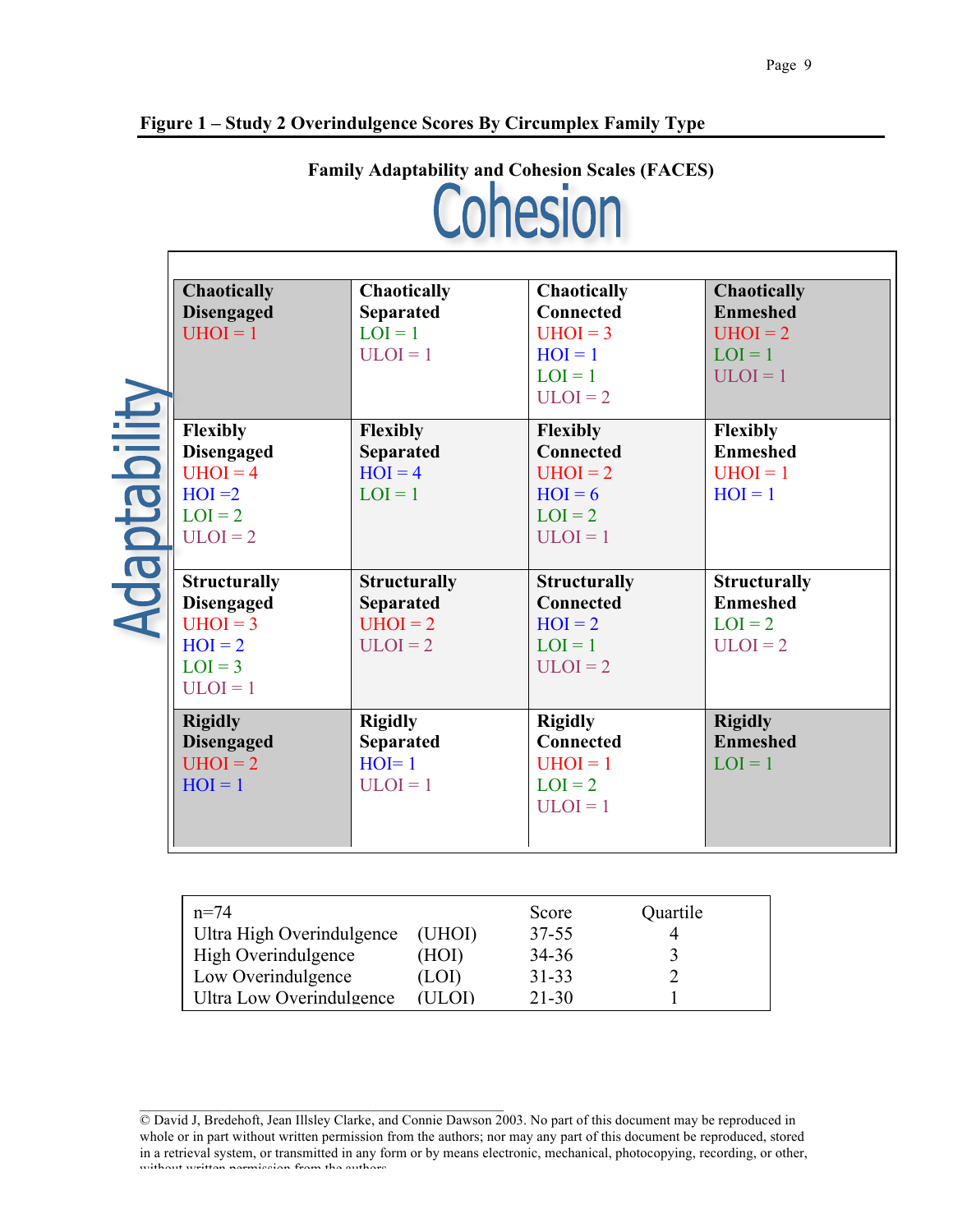*Is there a relationship between childhood overindulgence and self-esteem, self-efficacy, self-righteousness, dysfunctional attitudes and life distress in late adolescence/young adulthood?* To answer this question we correlated our subjects' summative and subscale scores from the inventories used in this study with their response to the item: "Do you think you were overindulged as a child?" The results from these analyses appear in Table 7. The more young adults in our study were overindulged as children the less effective they saw themselves (e.g., "I give up easily" ( $r = -0.2.42$ ,  $p < 0.05$ ); "I do not seem capable of dealing with most problems that come up in my life" ( $r = -0.269$ ,  $p < 0.05$ ), the more selfrighteous they believed themselves to be (e.g., "I can benefit other people by telling them the right way to live"  $(r = -.277, p < .05)$ , and they held greater number of dysfunctional attitudes (e.g., "I cannot be happy unless most people I know admire me" ( $r = -0.234$ ,  $p <$ .05); "It is best to give up on your own interests in order to please other people" ( $r = -$ .305,  $p \leq 0.01$ ). We found no statistically significant relationships between childhood overindulgence and the summative scores on family adaptability, family cohesion, selfesteem, satisfaction with life, and life distress.

<sup>©</sup> David J, Bredehoft, Jean Illsley Clarke, and Connie Dawson 2003. No part of this document may be reproduced in whole or in part without written permission from the authors; nor may any part of this document be reproduced, stored in a retrieval system, or transmitted in any form or by means electronic, mechanical, photocopying, recording, or other, without written permission from the authors.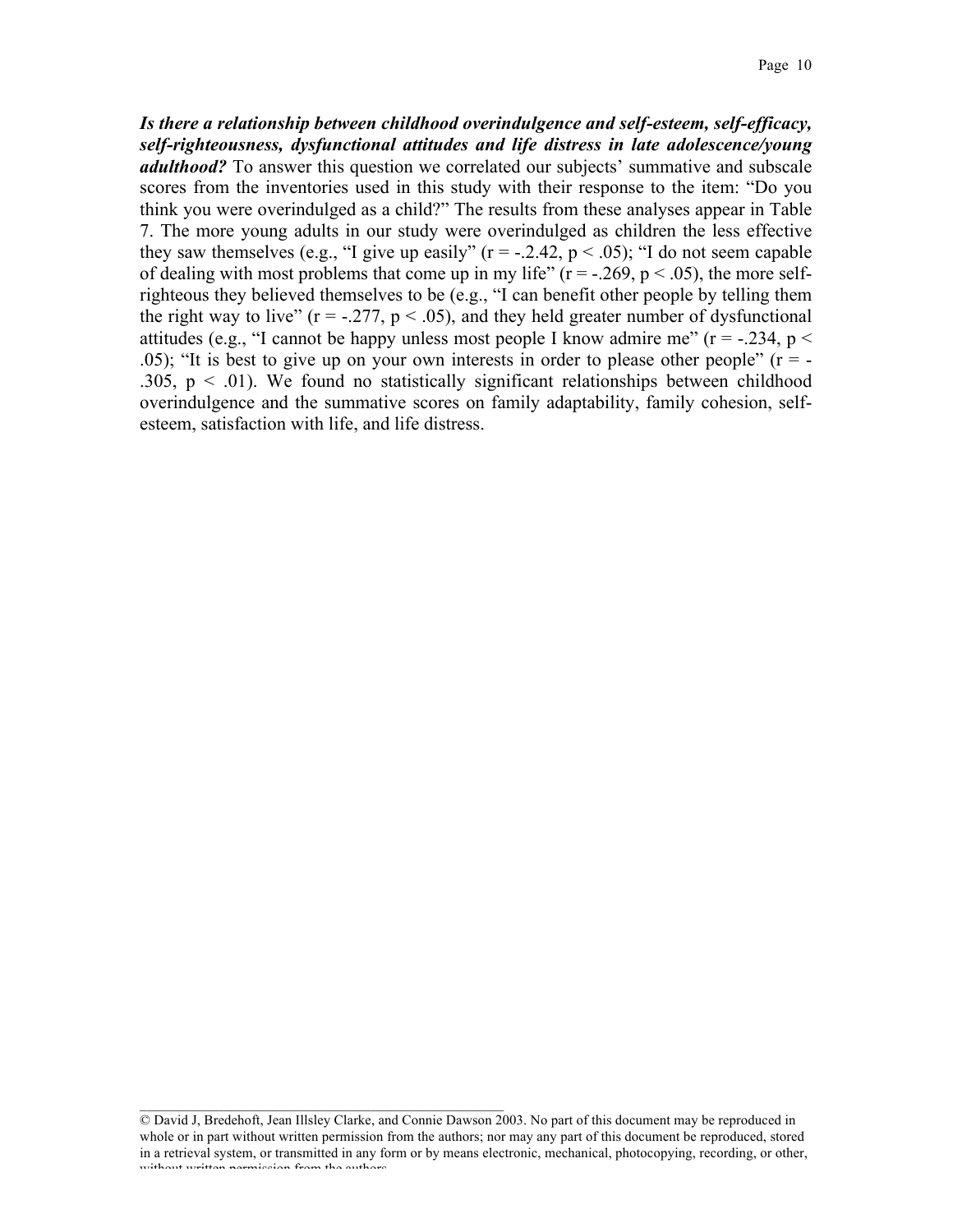Table 7: Study 2 Overindulged as a Child Correlated With Scale Sum Scores

 $\,1\,$  $\overline{2}$  $\overline{\mathbf{3}}$  $\overline{4}$ 5 6  $\overline{7}$ 8 9  $10$  $11$ 1. Overindulged as child  $\sim$ 2. Family Cohesion  $-.151$ ÷. 3. Family Adaptability .169  $.267*$ .495\*\*\* -4. Rosenberg Self-Esteem .089 .248\*  $.423***$ . 5. Self-Efficacy  $-.237*$  .119  $.273*$ 6. General Self-Efficacy  $-.305**$ .176  $.263*$ .449\*\*\*.941\*\*\*.  $.232*$   $.773***$   $.513***$ 7. Social Self-Efficacy  $-.029-.027$ .200 .339\*\* .327\*\* .246\*  $-.248*$  .222 .023 8. Self-Righteous .120 ٠. 9. Satisfaction with Life -.107 .346\*\* .413\*\*\* .695\*\*\* .494\*\*\* .492\*\*\* .332\*\* .157 .353\*\* .530\*\*\* .531\*\*\* .528\*\*\* .356\*\* .436\*\*\* .514\*\*\* -10. Dysfunctional attitude -. 244\* .226 11. Life Distress Inventory -. 170 .298\*  $.429***.382***.418***.186 \qquad .170 \qquad .602***.415***-.$  $.154$ 

 $p = 74$ . Note: \*p < 05, \*\*p < 01, \*\*\*p.001

<sup>©</sup> David J, Bredehoft, Jean Illsley Clarke, and Connie Dawson 2003. No part of this document may be reproduced in whole or in part without written permission from the authors; nor may any part of this document be reproduced, stored in a retrieval system, or transmitted in any form or by means electronic, mechanical, photocopying, recording, or other, without written permission from the authors.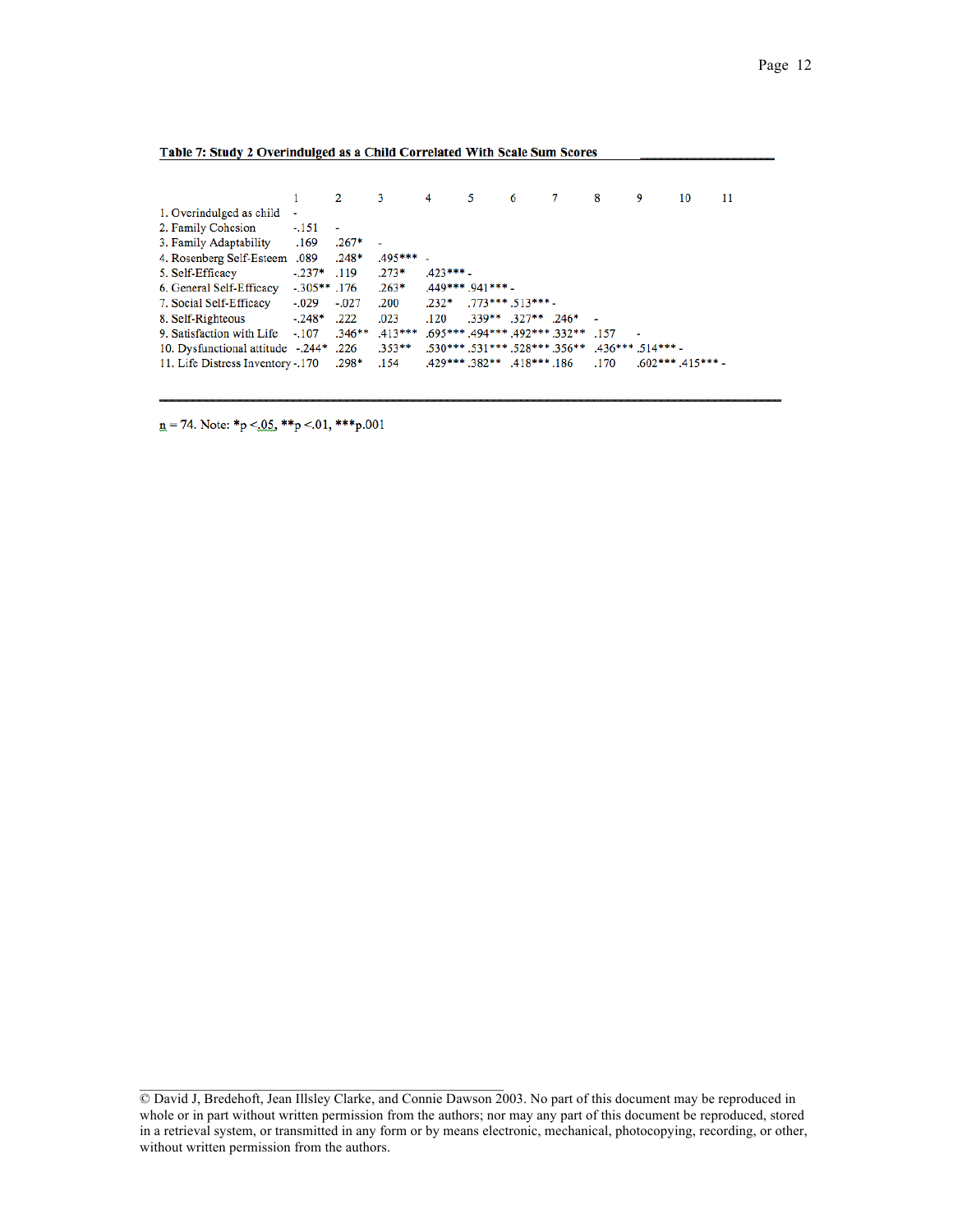# **Study III**

# **Relationships Between Childhood Overindulgence, Family Cohesion and Adaptability, Self-Esteem, Dysfunctional Attitudes and Locus of Control in Parents**

### **(Bredehoft, Dawson, & Clarke, 2003).**

### **Purpose of the Study**

We had two purposes in mind when we conducted **Study III**. First, we wanted to see if there were any relationships between childhood overindulgence and a lower self-esteem, higher levels of dysfunctional attitudes, and lower levels of parental locus of control in adulthood. Second, we wanted to empirically test our hypothesis that there are three types of overindulgence: Material Overindulgence (Too Many Things), Structural Overindulgence (Lack of Rules, Soft Structure), and Relational Overindulgence (Over-Nurture).

### **Method and Data Collection**

Using a web-based system, we collected data from 391 participants who came from 39 states and 12 additional countries from December 2000 to April 2001 (See Table 8 for sample demographics). We recruited participants for our study in the following ways: participants attending workshops; trained parent facilitators; parents attending parenting classes; a list serve for certified family life educators, and word of mouth. Participants logged onto the study's web page. Once participants read and agreed to the consent form they answered a questionnaire consisting of demographic data, a 14-item author developed likert-style inventory on overindulgence, and a series of normed, validated psychological inventories: Family Adaptability and Cohesion Evaluation Scales (FACES), Olson (1986); Rosenberg Self-Esteem Scale (RSES), Rosenberg (1979); Dysfunctional Attitude Scale (DAS), Weissman (1979 & 1980); and the Parental Locus of Control Scale (PLOC), Campis, Lyman, & Prentice-Dunn (1986). With the exception of the author-developed overindulgence items, all instruments had established reliability and validity (see Fischer & Corcoran, 1994a and 1994b for a discussion on the reliability and validity for each instrument). Participants submitted their data electronically for analysis.

### **Statistical Analysis and Results**

*Is there a relationship between childhood overindulgence, family adaptability, family cohesion, self-esteem and dysfunctional attitudes in adulthood?* The answer to this question is yes and no (See Table 9). To analyze this we created a weighted overindulgence sum score by multiplying the correlation coefficient from each of the respective Indicators of Overindulgence (See Table 11) by the respondents' raw score. Following this we correlated the weighted overindulgence sum score with the sum score from FACES and the DAS. We found that childhood overindulgence is statistically related to family adaptability in participants' family of procreation ( $r = .129$ ,  $p < .05$ ),

<sup>©</sup> David J, Bredehoft, Jean Illsley Clarke, and Connie Dawson 2003. No part of this document may be reproduced in whole or in part without written permission from the authors; nor may any part of this document be reproduced, stored in a retrieval system, or transmitted in any form or by means electronic, mechanical, photocopying, recording, or other, without written permission from the authors.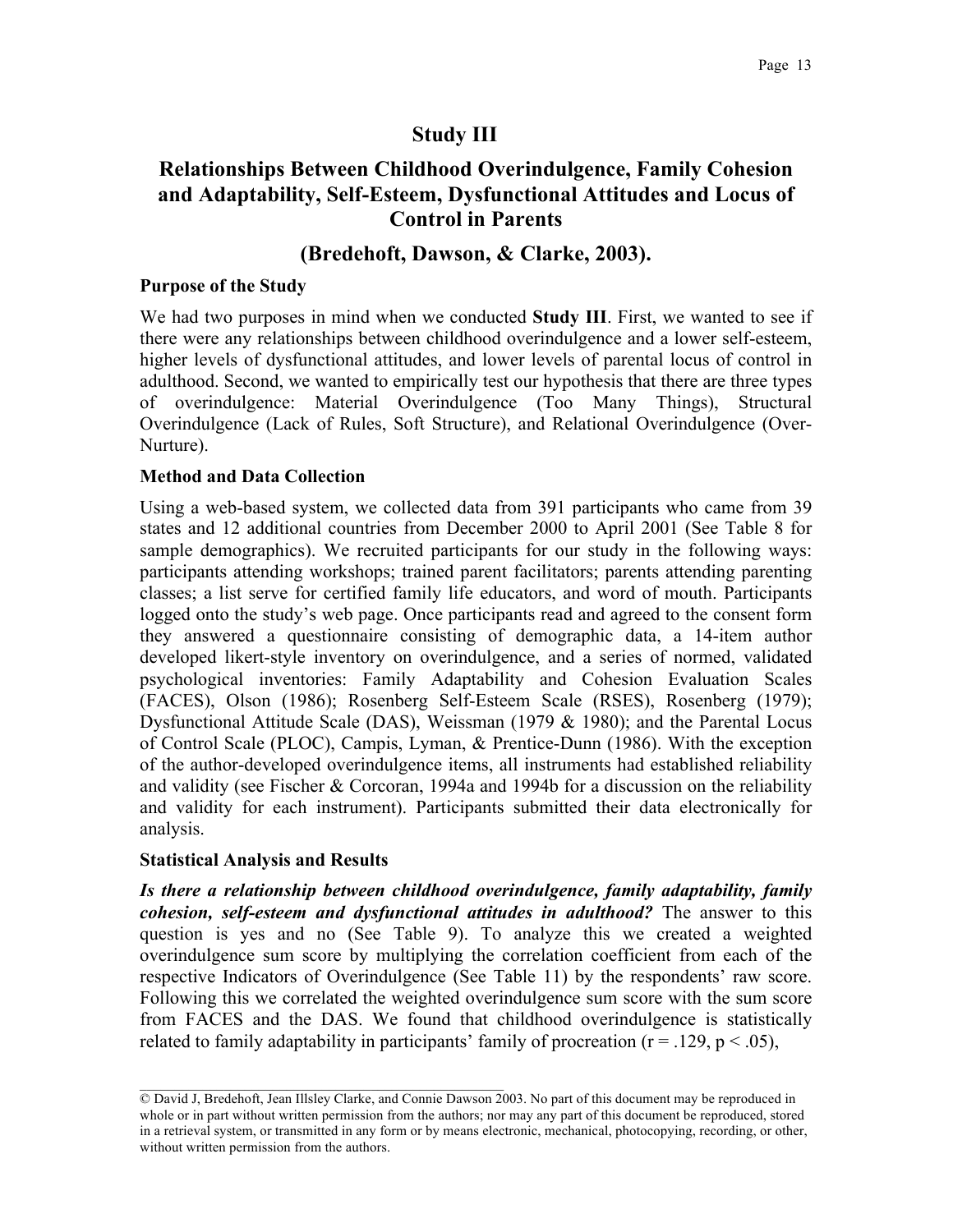|                             | Entire Sample (n=391) | Parent Sub-Sample (n=348) |  |
|-----------------------------|-----------------------|---------------------------|--|
| Characteristic              | Percentage            | Percentage                |  |
| <b>Sex</b>                  |                       |                           |  |
| Male                        | 11.0                  | 10.3                      |  |
| Female                      | 89.0                  | 89.7                      |  |
| Age                         |                       |                           |  |
| 18-25                       | 0.3                   | 0.0                       |  |
| 26-35                       | 10.0                  | 4.6                       |  |
| 36-45                       | 21.5                  | 20.1                      |  |
| 46-55                       | 30.4                  | 33.3                      |  |
| 56-65                       | 28.1                  | 31.3                      |  |
| 66-75                       | 7.4                   | 8.0                       |  |
| 76-85                       | 2.0                   | 2.3                       |  |
| 86-95                       | 0.3                   | 0.3                       |  |
| Education                   |                       |                           |  |
| $\leq 12^{\text{th}}$ Grade | 4.6                   | 4.6                       |  |
| Some college, no degree     | 15.9                  | 12.9                      |  |
| Vocational Tech degree      | 3.1                   | 3.4                       |  |
| AA                          | 4.6                   | 4.6                       |  |
| <b>BA</b>                   | 38.4                  | 39.4                      |  |
| <b>MA</b>                   | 26.3                  | 27.0                      |  |
| <b>Doctoral Degree</b>      | 7.2                   | 8.0                       |  |
| <b>Household income</b>     |                       |                           |  |
| Under \$29,999              | 8.6                   | 6.3                       |  |
| \$30-49,999                 | 18.1                  | 17.8                      |  |
| \$50-69,999                 | 20.5                  | 22.1                      |  |
| \$70-89,999                 | 20.2                  | 20.1                      |  |
| \$90-99,999                 | 8.7                   | 9.2                       |  |
| Above \$100,000             | 23.8                  | 24.4                      |  |
| <b>Marital Status</b>       |                       |                           |  |
| Never been married          | 9.7                   | 3.4                       |  |
| Married                     | 80.1                  | 85.6                      |  |
| Divorced                    | 8.7                   | 9.2                       |  |
| Widowed                     | 1.5                   | 1.7                       |  |
| Race                        |                       |                           |  |
| Caucasian                   | 93.9                  | 94.5                      |  |
| African American            | 1.8                   | 1.4                       |  |
| Native American, Eskimo,    |                       |                           |  |
| or Aleut                    | 0.5                   | 0.6                       |  |
| Asian                       | 1.3                   | 0.9                       |  |
| Hispanic                    | 1.3                   | 1.1                       |  |
| Others                      | 1.3                   | 1.4                       |  |
| <b>Religious Preference</b> |                       |                           |  |
| Protestant                  | 52.2                  | 52.9                      |  |
| Catholic                    | 18.7                  | 19.0                      |  |
| Jewish                      | 1.5                   | 1.4                       |  |
| Muslim                      | 0.5                   | 0.6                       |  |
| <b>Buddhist</b>             | 0.5                   | 0.6                       |  |
| No religious identification | 14.3                  | 12.9                      |  |
| Other                       | 12.3                  | 12.6                      |  |

**Table 8 – Study 3 Demographic Characteristics\***

© David J, Bredehoft, Jean Illsley Clarke, and Connie Dawson 2003. No part of this document may be reproduced in whole or in part without written permission from the authors; nor may any part of this document be reproduced, stored in a retrieval system, or transmitted in any form or by means electronic, mechanical, photocopying, recording, or other, without written permission from the authors.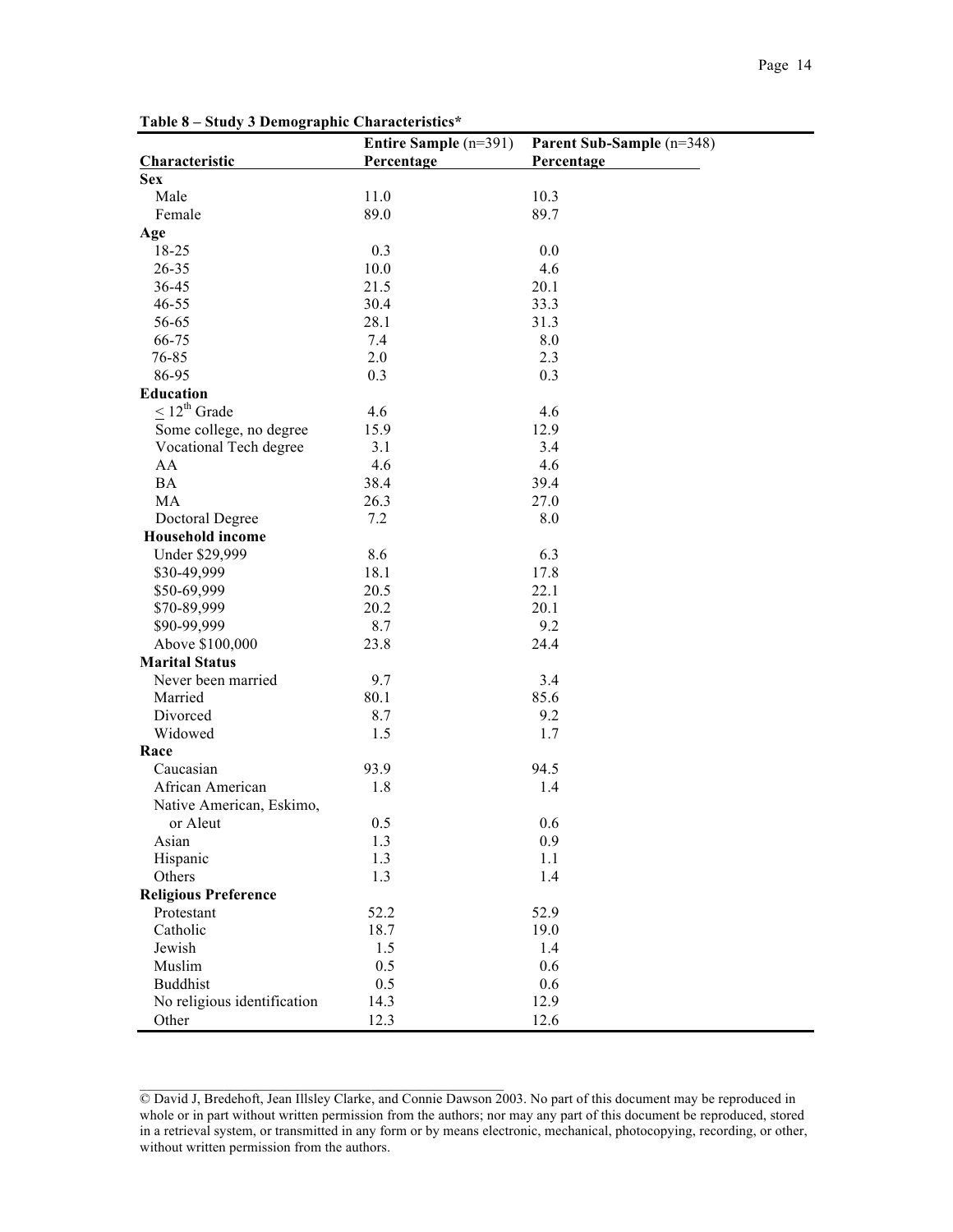self-esteem ( $r = -101$ ,  $p < .05$ ) and dysfunctional attitudes ( $r = -227$ ,  $p < .001$ ). The greater the overindulgence, the more chaotic were our subjects' family of procreation. In addition, more overindulgence in childhood was associated with lower self-esteem and increased likelihood of dysfunctional attitudes in adulthood. The DAS finding is interesting because the DAS was designed to identify cognitive distortions especially those that underlie or cause depression. We did not find childhood overindulgence related to family cohesion.

### **Table 9: Study 3 Weighted Overindulgence Sum Score Correlated With Scale Sum Score**

| 1. Overindulgence Sum Score $(\rightarrow)$ - |           |          |                |  |  |
|-----------------------------------------------|-----------|----------|----------------|--|--|
| 2. Family Adaptability                        | $129*$    |          |                |  |  |
| 3. Family Cohesion                            | $-.095$   | $193***$ |                |  |  |
| 4. Rosenberg Self-Esteem                      | $-101*$   | $102*$   | $277***$       |  |  |
| 5. Dysfunctional Attitude Scale               | $-227***$ | 070      | $184***611***$ |  |  |

n = 391. Note: \*p <. 05, \*\*p <. 01, \*\*\*p.001,  $(\rightarrow)$  = 14 item weighted overindulgence sum score.

**\_\_\_\_\_\_\_\_\_\_\_\_\_\_\_\_\_\_\_\_\_\_\_\_\_\_\_\_\_\_\_\_\_\_\_\_\_\_\_\_\_\_\_\_\_\_\_\_\_\_\_\_\_\_\_\_\_\_\_\_\_\_\_\_\_\_\_\_\_\_\_\_**

Is there a relationship between childhood overindulgence and parental locus of *control?* The answer to this question is yes (See Table 10). The more our subjects were overindulged as children the more likely they were to hold ineffective parenting beliefs (r  $= .244$ , p  $\lt$  .001). Further, they believed they were not effective parents (r = .206, p  $\lt$ .001), they thought that their child controlled their lives ( $r = .295$ ,  $p < .001$ ), they believed they had little control over their children ( $r = .144$ ,  $p < .01$ ), and they believed in fate or chance when it comes to parenting  $(r = .200, p < .001)$ . As predicted they also did not believe they were responsible for their children's behavior ( $r = .008$ ,  $p < .879$ ).

*Are there three types of overindulgence: Overindulgence (Too Many Things), Structural Overindulgence (Lack of Rules, Soft Structure), and Relational Overindulgence (Over-nurture)?* The answer to this question is clearly yes. To find our answer, we first correlated the "Indicators of Overindulgence" with the single item "Do you think you were overindulged as a child?" The correlations among the fourteen overindulgence items from **Study III** are presented in Table 11. We found statistically significant correlations between the responses to "Do you think you were overindulged as a child?" and every one of the thirteen Indicators of Overindulgence. We can confidently say that all of these items are related and are measuring overindulgence.

Second, we factor analyzed the Indicators of Overindulgence items (See Table 12) to see if there were indeed three types of overindulgence, and if so, which items measured each

<sup>©</sup> David J, Bredehoft, Jean Illsley Clarke, and Connie Dawson 2003. No part of this document may be reproduced in whole or in part without written permission from the authors; nor may any part of this document be reproduced, stored in a retrieval system, or transmitted in any form or by means electronic, mechanical, photocopying, recording, or other, without written permission from the authors.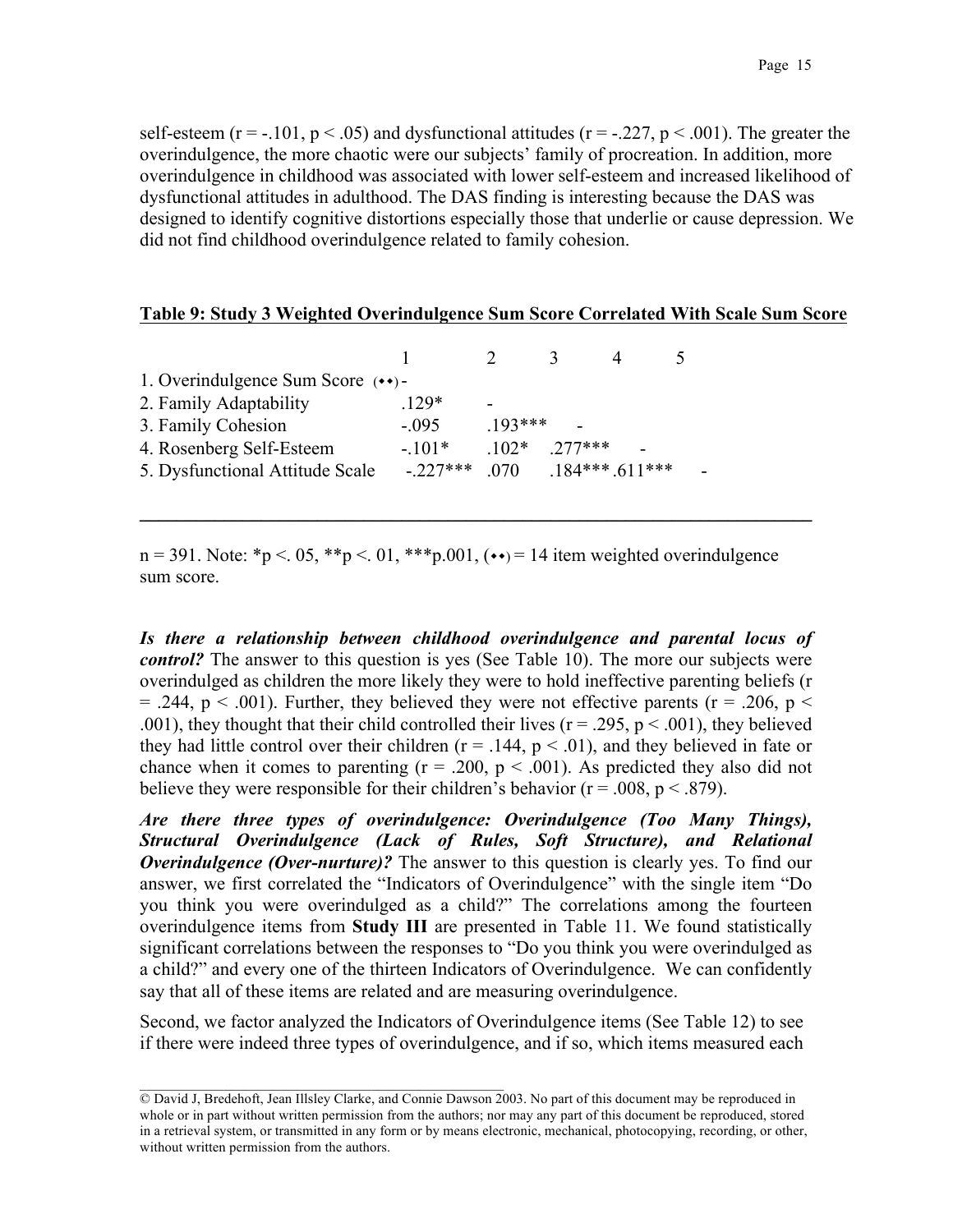type. The factor analysis verified our hypothesis by loading the Indicators of Overindulgence on three factors - Factor 1: Material Overindulgence; Factor 2: Structural Overindulgence; and Factor 3 Relationship Overindulgence.

#### Table 10: Study 3 Weighted Overindulgence Sum Score Correlated with PLOC Sum Scores and Sub Scores

|                                                      |           |                     | 3 |                                     |  |
|------------------------------------------------------|-----------|---------------------|---|-------------------------------------|--|
| 1. Overindulgence Sum Score $($ $\bullet \bullet)$ - |           |                     |   |                                     |  |
| 2. PLOC Sum Score                                    | $744***$  |                     |   |                                     |  |
| 3. Parental Efficacy                                 | $.206***$ | $.681**$ -          |   |                                     |  |
| 4. Parental Responsibility                           | .008      | 547*** 266***       |   |                                     |  |
| 5. Child Control of Parent's Life                    | 295***    | $623***$ 428*** 079 |   |                                     |  |
| 6. Parent Belief in Fate                             | $.200***$ |                     |   | $.658***355***114*$ 372***          |  |
| 7. Parent Control of Child's Behavior .144**         |           |                     |   | .769***.377***.289***.352***.324*** |  |

 $p = 348$ . Note: \*p <. 05, \*\*p <. 01, \*\*\*p.001, (\*\*) = 14 item weighted overindulgence sum score.

#### Table 11 - Study 3 Correlations Among Indicators of Overindulgence

|                               | 1                   | $\overline{2}$ | 3         | 4         | 5         | 6         | 7             | 8                   | 9       | 10        | 11          | 12         | 13          | 14 |
|-------------------------------|---------------------|----------------|-----------|-----------|-----------|-----------|---------------|---------------------|---------|-----------|-------------|------------|-------------|----|
| 1. Overindulged as child      | ٠                   |                |           |           |           |           |               |                     |         |           |             |            |             |    |
| 2. Did things for me          | $.430***$           |                |           |           |           |           |               |                     |         |           |             |            |             |    |
| 3. Chores                     | $.322***$ $.381***$ |                | ٠         |           |           |           |               |                     |         |           |             |            |             |    |
| 4. Clothes                    | $.443***$           | $.264***$      | $.201***$ |           |           |           |               |                     |         |           |             |            |             |    |
| 5. Privileges                 | $.443***$           | $.270***$      | .253***   | $.572***$ | i,        |           |               |                     |         |           |             |            |             |    |
| 6. Toys                       | $.544***$           | $.298***$      | $.211***$ | .513***   | $.448***$ |           |               |                     |         |           |             |            |             |    |
| 7. Freedom                    | $.370***$           | $.210***$      | $.254***$ | .250***   | .496***   | $.253***$ |               |                     |         |           |             |            |             |    |
| 8. Dominate the family        | $.469***$           | $.261***$      | 299 ***   | $.281***$ | $.363***$ | $.254***$ | $.367***$ -   |                     |         |           |             |            |             |    |
| 9. Skills                     | $.151***$           | $.117*$        | .291***   | .047      | $-.004$   | .080      | .243*** .122* |                     |         |           |             |            |             |    |
| 10. Parents over-loving       | .488*** .374***     |                | $.137*$   | $.181***$ | $.162***$ | $.250***$ | $.206***$     | $.275***$           | .088    |           |             |            |             |    |
| 11. Rules                     | $.254***$ $.148**$  |                | $.487***$ | $.139**$  | $.306***$ | $.149**$  | $.506***$     | $.300***$ $.360***$ |         | .082      | ٠           |            |             |    |
| 12. Enforce rules             | .259*** .174**      |                | $.422***$ | $.121*$   | .279***   | $.164***$ | $.505***$     | .313*** .333***     |         | .096      | $.857***$ . |            |             |    |
| 13. Activities, sports, camps | .273*** .169**      |                | .015      | $.260***$ | $.227***$ | $.362***$ | .058          | .084                | $-.071$ | $.130*$   | $-.146**$   | $-.135* -$ |             |    |
| 14. Entertained me            | .469*** .222***     |                | .088      | .387***   | 315***    | .405***   | $.166***$     | $.179**$            | .084    | $.333***$ | .045        | .028       | $.465***$ . |    |

 $n = 348$ , Note: \*p < 05, \*\*p < 01, \*\*\*p < 001

<sup>©</sup> David J, Bredehoft, Jean Illsley Clarke, and Connie Dawson 2003. No part of this document may be reproduced in whole or in part without written permission from the authors; nor may any part of this document be reproduced, stored in a retrieval system, or transmitted in any form or by means electronic, mechanical, photocopying, recording, or other, without written permission from the authors.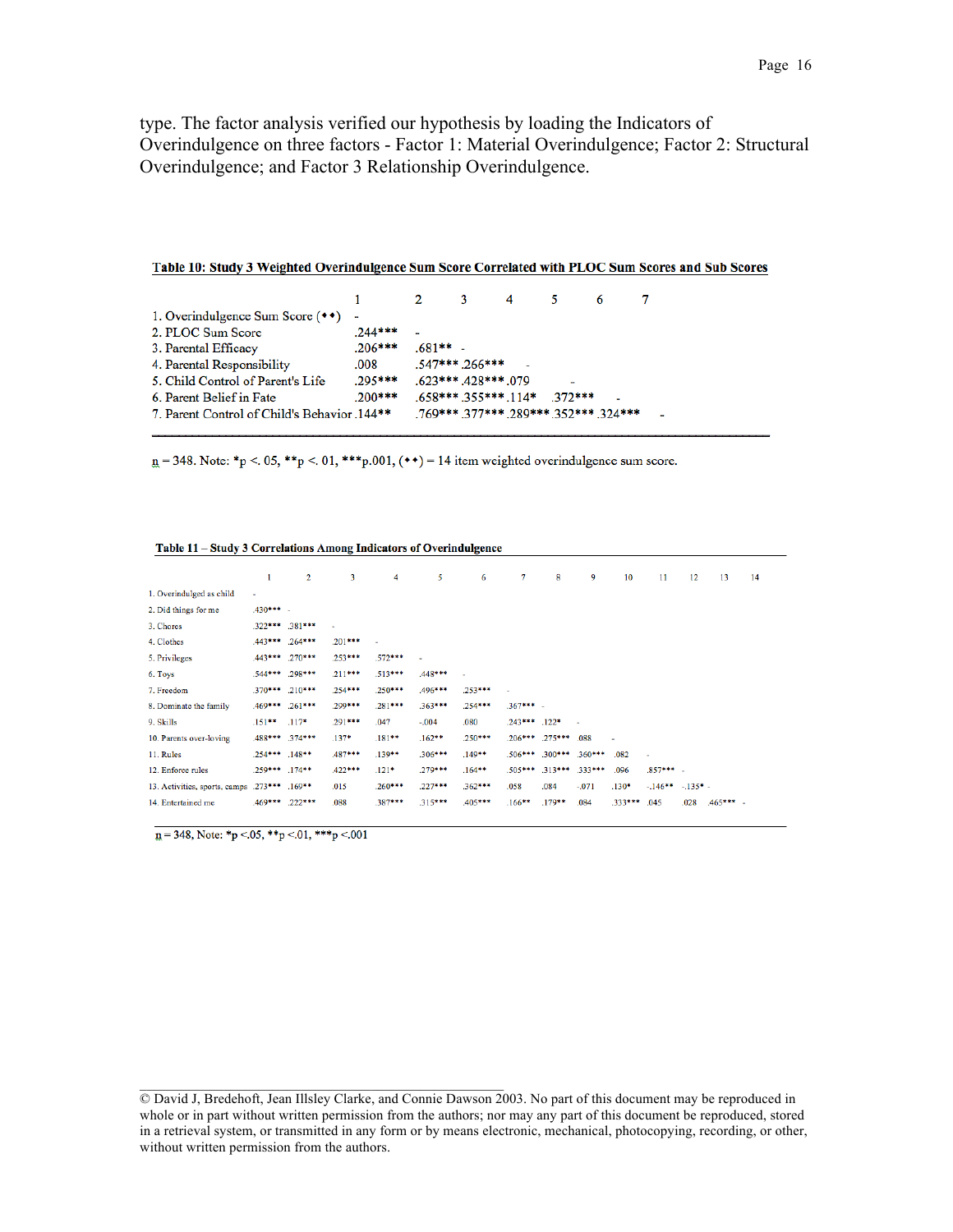| Factor                                                                           | <b>Indicator of Overindulgence</b>                                                              | <b>Factor Loading</b>                        |
|----------------------------------------------------------------------------------|-------------------------------------------------------------------------------------------------|----------------------------------------------|
| <b>Factor 1</b><br><b>Material</b><br>Overindulgenc<br>e<br>(Too Many<br>Things) | Clothes<br><b>Toys</b><br>Privileges<br>Entertained me<br>Activities, lessons, sports and camps | .746<br>.718<br>.767<br>.638<br>.593         |
| Factor 2<br><b>Structural</b><br>Overindulgenc<br>e<br>(Soft Structure)          | Rules<br>Enforced rules<br>Chores<br>Freedom<br>Dominate the family<br><b>Skills</b>            | .901<br>.874<br>.588<br>.637<br>.389<br>.499 |
| Factor 3<br><b>Relational</b><br>Overindulgenc<br>e<br>(Over-Nurture)            | Parents over-loving<br>Did things for me                                                        | .745<br>.707                                 |

### **Table 12 – Study 3 Factor Loadings for Indicators of Overindulgence**

Note: n= 390. Extraction method: Principal Component Analysis. Rotation Method: Varimax with Kaiser normalization. Rotation convergence in 5 iterations.

<sup>©</sup> David J, Bredehoft, Jean Illsley Clarke, and Connie Dawson 2003. No part of this document may be reproduced in whole or in part without written permission from the authors; nor may any part of this document be reproduced, stored in a retrieval system, or transmitted in any form or by means electronic, mechanical, photocopying, recording, or other, without written permission from the authors.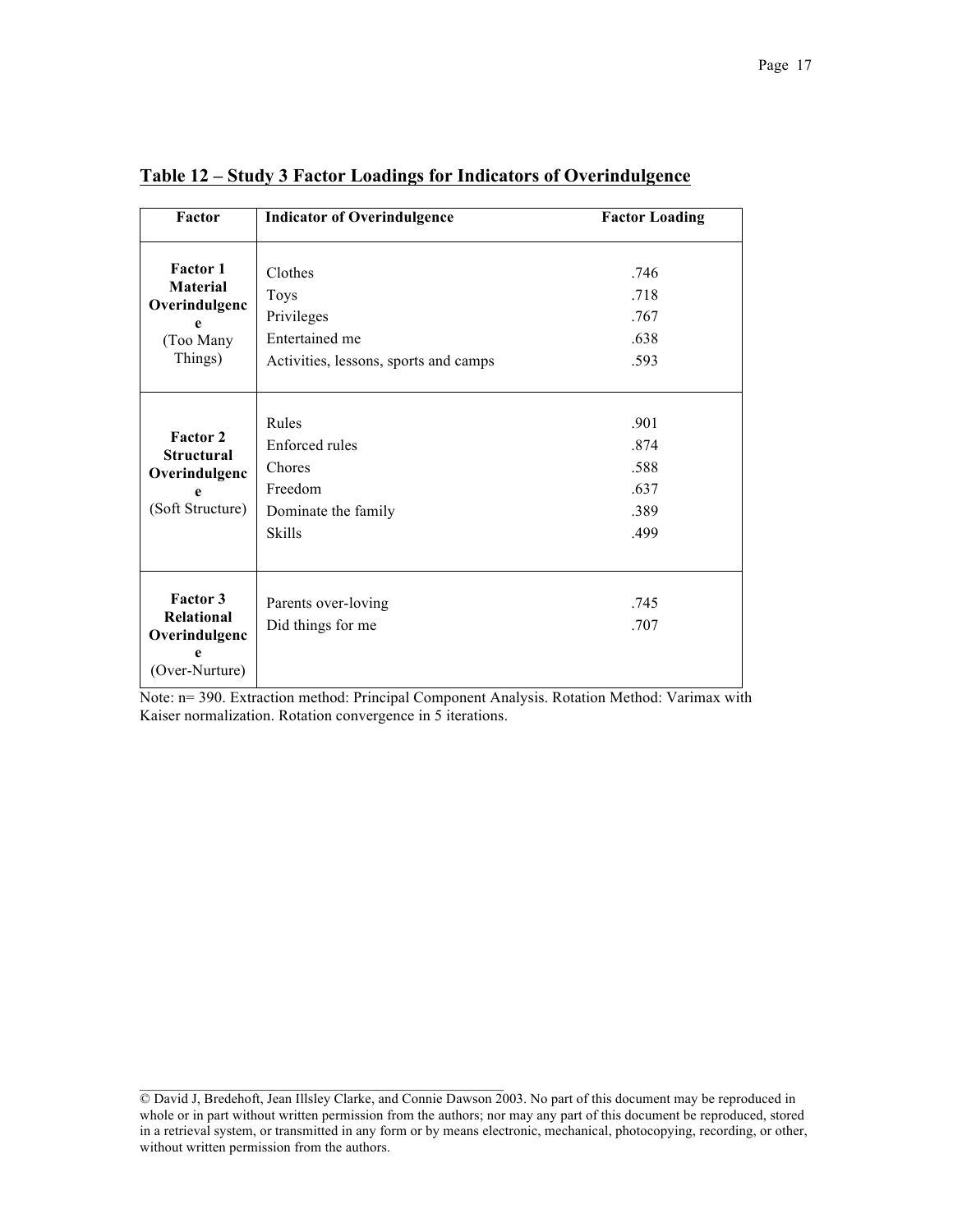|  |  |  | <b>Figure 3 - Conclusions and Summary Findings</b> |
|--|--|--|----------------------------------------------------|

| <b>Study</b>                                                                                                                                                                                                                                                                                          | <b>Conclusions and Summary of Findings</b>                                                                                                                                                                                                                                                                                                                                                                                                                                                                                                                                                                                                                                                                                                                                                                                                                                                                                     |  |  |  |
|-------------------------------------------------------------------------------------------------------------------------------------------------------------------------------------------------------------------------------------------------------------------------------------------------------|--------------------------------------------------------------------------------------------------------------------------------------------------------------------------------------------------------------------------------------------------------------------------------------------------------------------------------------------------------------------------------------------------------------------------------------------------------------------------------------------------------------------------------------------------------------------------------------------------------------------------------------------------------------------------------------------------------------------------------------------------------------------------------------------------------------------------------------------------------------------------------------------------------------------------------|--|--|--|
| <b>Study I: Perceptions Attributed</b><br>by Adults to Parental<br>Overindulgence During<br>Childhood                                                                                                                                                                                                 | 1. Parents are responsible for the majority of overindulgence.<br>2. The overindulgence was most often related to some issue<br>from the parents' experience (e.g., growing up in poverty, or<br>working all of the time).<br>3. Overindulgence is complex. In addition to too many things,<br>it involves lack of structure and over-nurture.<br>4. Adults who were overindulged as children grow up with<br>negative personality traits such as: feeling unlovable,<br>needing constant outside affirmation, having a lack of skills,<br>and not knowing how to take care of themselves.<br>5. Adults who were overindulged as children are more likely to<br>continue the cycle of overindulgence by overindulging their<br>own children.<br>6. Adults who were overindulged as children are more self-<br>indulgent adults resulting in gaining weight, feeling guilty,<br>lower self-esteem, poor health, and loneliness. |  |  |  |
| <b>Study II: Relationships Between</b><br>Childhood<br>Overindulgence, Family<br>Cohesion and<br>Adaptability, Self-<br>Esteem, Self-Efficacy,<br>Self-Righteousness,<br>Satisfaction with Life,<br><b>Dysfunctional Attitudes</b><br>and Life Distress in Late<br>Adolescence and Young<br>Adulthood | 1. Overindulgence is complex. It is related to too many things<br>(clothes, toys, being entertained), soft structure (didn't have<br>rules, did not enforce rules), and over-nurture (too much<br>attention).<br>2. Overindulgence occurs in all family system types (balanced,<br>midrange and extreme).<br>3. Childhood overindulgence is related to adolescent/young<br>adulthood dysfunctional thinking, feelings of<br>ineffectiveness, and self-righteousness.<br>4. Childhood overindulgence does not appear to be associated<br>with late adolescent/young adulthood self-esteem, life<br>satisfaction, or life distress.                                                                                                                                                                                                                                                                                              |  |  |  |
| <b>Study III: Relationships Between</b><br>Childhood<br>Overindulgence,<br><b>Family Cohesion and</b><br>Adaptability, Self-<br>Esteem, Dysfunctional<br>Attitudes and Locus of<br><b>Control</b> in Parents                                                                                          | 1. Childhood overindulgence is related to self-esteem (adult<br>parent), family adaptability (family of procreation) and<br>dysfunctional attitudes.<br>2. Childhood overindulgence is related to ineffective parenting<br>beliefs such as: "My child controls my life." "I have little<br>control over my child." and "I am not responsible for my<br>child's behavior."<br>3. There are three types of overindulgence: Material<br>Overindulgence (Too Many Things), Structural<br>Overindulgence (Soft Structure), and Relational<br>Overindulgence (Over-Nurture).                                                                                                                                                                                                                                                                                                                                                         |  |  |  |

<sup>©</sup> David J, Bredehoft, Jean Illsley Clarke, and Connie Dawson 2003. No part of this document may be reproduced in whole or in part without written permission from the authors; nor may any part of this document be reproduced, stored in a retrieval system, or transmitted in any form or by means electronic, mechanical, photocopying, recording, or other, without written permission from the authors.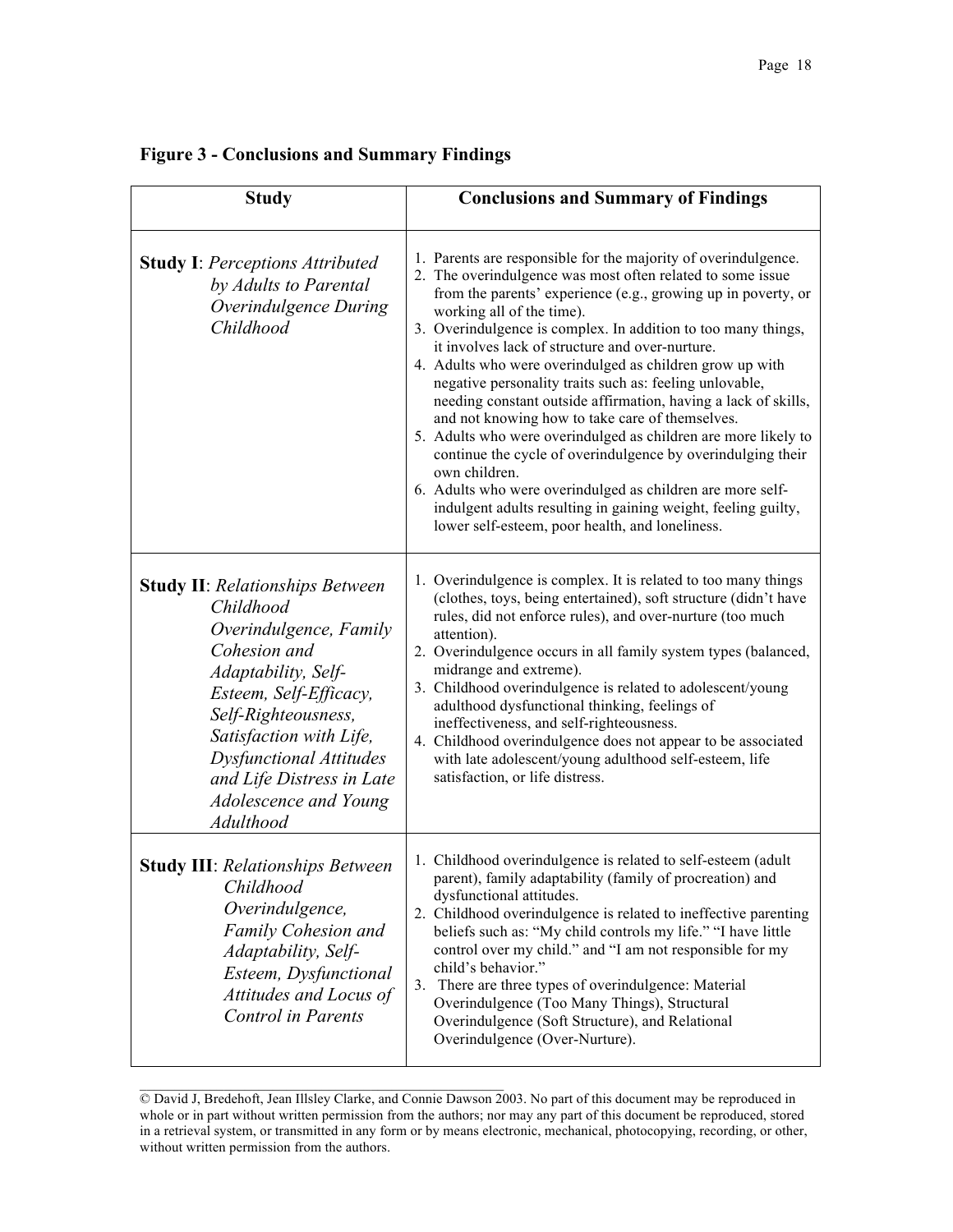### **Technical Appendix References**

- Bredehoft, D. J., Mennicke, S. A., Potter, A. M., & Clarke, J. I. (1998). Perceptions attributed by adults to parental overindulgence during childhood. Journal of Family and Consumer Sciences Education. 16 (2), 3-17.
- Bredehoft, D. J., Clarke, J. I., & Dawson, C. (2001). Overindulgence, personality, family interaction and parental locus of control. Paper presented at the Minnesota Council on Family Relations Annual Meeting, Hopkins, Minnesota.
- Bredehoft, D. J., Clarke, J. I., Dawson, C., & Morgart, M. J. (2003). Relationships between childhood overindulgence, family cohesion and adaptability, self-esteem, self-efficacy, self-righteousness, satisfaction with life, dysfunctional attitudes and life distress in late adolescence and young adulthood. Manuscript submitted for publication.
- Bredehoft, D. J., Dawson, C. & Clarke, J. I. (2003). Relationships between childhood overindulgence, family cohesion and adaptability, self-esteem, dysfunctional attitudes and locus of control in parents. Paper presented at the National Council on Family Relations Annual Meeting, Vancouver, British Columbia, Canada.
- Campis, L. K., Lyman, R. D., & Prentice-Dunn, S. (1986). The parental locus of control scale: Development and validation. Journal of Clinical Child Psychology, 15(3), 260-267.
- Diener, E., Emmons, R. A., Larsen, R. J. & Griffin, S. (1985). The satisfaction with life scale. Journal of Personality Assessment, 49, 71-75.
- Falbo, T. & Belk, S. S. (1985). A short scale to measure self-righteousness. Journal of Personality Assessment, 49, 72-77.
- Fischer, F., & Corcoran, K. (1994a). Measures for clinical practice: A sourcebook volume 1 couples, families and children (2nd ed.). New York: The Free Press.
- Fischer, F., & Corcoran, K. (1994b). Measures for clinical practice: A sourcebook volume 2 adults (2nd ed.). New York: The Free Press.
- Olson, D. H., Portner, J., & Lavee, Y. (1986). Circumplex model VII: Validation studies and FACES-III. Family Process, 25, 337-351.
- Olson, D. H. (2000). Circumplex model of marital and family systems. Journal of Family Therapy, 22, 144-167.
- Rosenberg. M. (1979). Conceiving the self. New York: Basic Books.
- Sherer, M., Maddox, J. E.. Mercandante, B., Prentice-Dunn, S., Jacobs, B., & Rogers, R. W. (1982). The self-efficacy scale: Construction and validation. Psychological Reports, 51, 663-671.
- Thomas, E. J., Yoshioka, M. R., & Ager, R. D. (1994). The life distress inventory: Reliability and validity. In Fischer, F., & Corcoran, K. Measures for clinical practice: A sourcebook volume 2 adults (2nd ed.). New York: The Free Press. pp. 127-130.
- Weissman, A. N. (1979). Dysfunctional attitude scale: A validation study. Dissertation Abstracts International, 40(3-B): 1389-1390.

<sup>©</sup> David J, Bredehoft, Jean Illsley Clarke, and Connie Dawson 2003. No part of this document may be reproduced in whole or in part without written permission from the authors; nor may any part of this document be reproduced, stored in a retrieval system, or transmitted in any form or by means electronic, mechanical, photocopying, recording, or other, without written permission from the authors.